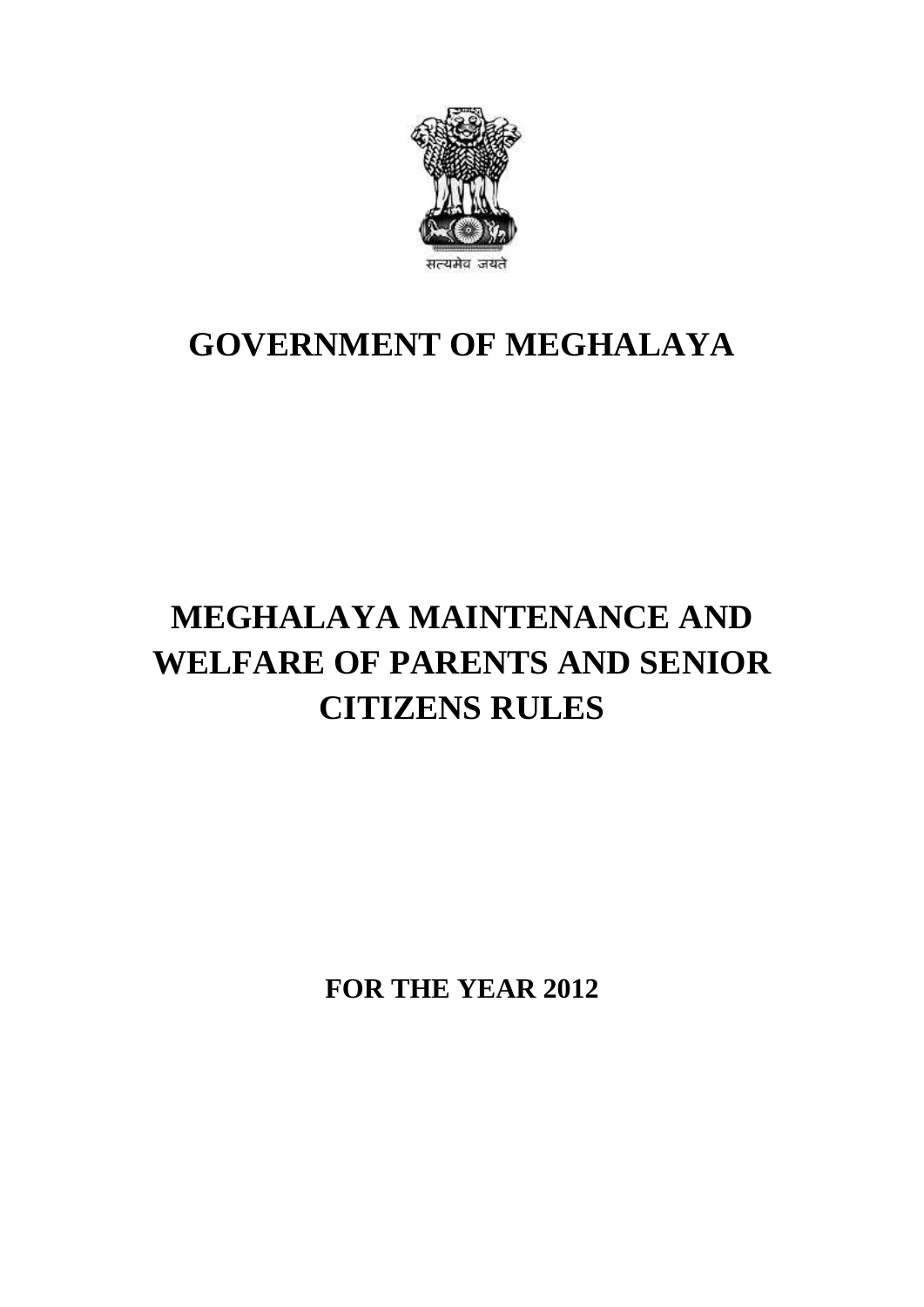# **The 31st July, 2013**

**The 31<sup>st</sup> July, 2013**<br>**No. SW(S) 15/2008/258**:- In exercise of powers conferred by Section 32 of the Maintenance<br>and Welfare of Parents and Senior Citizens Act, 2007 (Central Act No. 56 of 2007) the State **and Welfare of Parents and Senior Citizens Act, 2007** (Central Act No. 56 of 2007) the State Government do hereby makes the following Rules, namely:-Government do hereby makes the following Rules, namely:- 1. **SW(S) 15/2008/258:** In exercise of powers conferred by Section 32 of the Maintenance<br>Welfare of Parents and Senior Citizens Act, 2007 (Central Act No. 56 of 2007) the State<br>vernment do hereby makes the following Rules,  $W(S)$  15/2008/258:- In exercise of powers conferred by Section 32 of the elfare of Parents and Senior Citizens Act, 2007 (Central Act No. 56 of 2 ment do hereby makes the following Rules, namely:-<br>Short title and Commence

(2) They shall come into force from the date of their publication in the Official Gazette.

- 2. **Definition** :- (1) In these Rules, unless the context otherwise requires :-
	- (a) "Act" means the maintenance and Welfare of Parents and Senior Citizens Act, 2007 (No. 56 of 2007);
	- (b) "Application" means an application made to a tribunal under section 5;
	- (c) "Blood Relations" in the context of a male and female inmate means father, daughter, mother, son, brother and sister (not cousins);
	- (d) "Form" means a form appended to these rules;
	- (e) "Government" means the Government of Meghalaya;
	- (f) "Inmate" in relation to an old age home, means a senior citizen duly admitted to reside in such a home;
	- (g) "opposite Party" means the party against whom an application for maintenance has been filed under section 4;
	- (h) "Presiding Officer" means an officer appointed to preside over a Maintenance Tribunal referred to under sub-section (2) of section 7 or an Appellate Tribunal under sub-section (2) of section 15;
	- (i) "Schedule" means a Scheduled appended to these Rules;
	- (j) "sections" means a section of the Act;

(2) Words and expressions defined in the Act but not defined in these rules shall have the meanings respectively assigned to them in the Act.

3. **Constitution of Maintenance Tribunal** :– (1) The Govt. of Meghalaya shall, by notification in the Official Gazette, constitute for each sub-division one or more Tribunals, and where there is no Sub-division in a District, one or more Tribunals for such areas as may be specified in the notification for the purpose of adjudicating and deciding upon the order for maintenance under section 5. notification in the Official Gazette, constitute for each sub-division one or more<br>Tribunals, and where there is no Sub-division in a District, one or more Tribunals for<br>such areas as may be specified in the notification f

may be and two other members, of whom one shall be a woman.

(3) The maintenance tribunal shall have all the powers of a civil court for all purposes of section 195 and chapter XXVI of the CrPC 1973.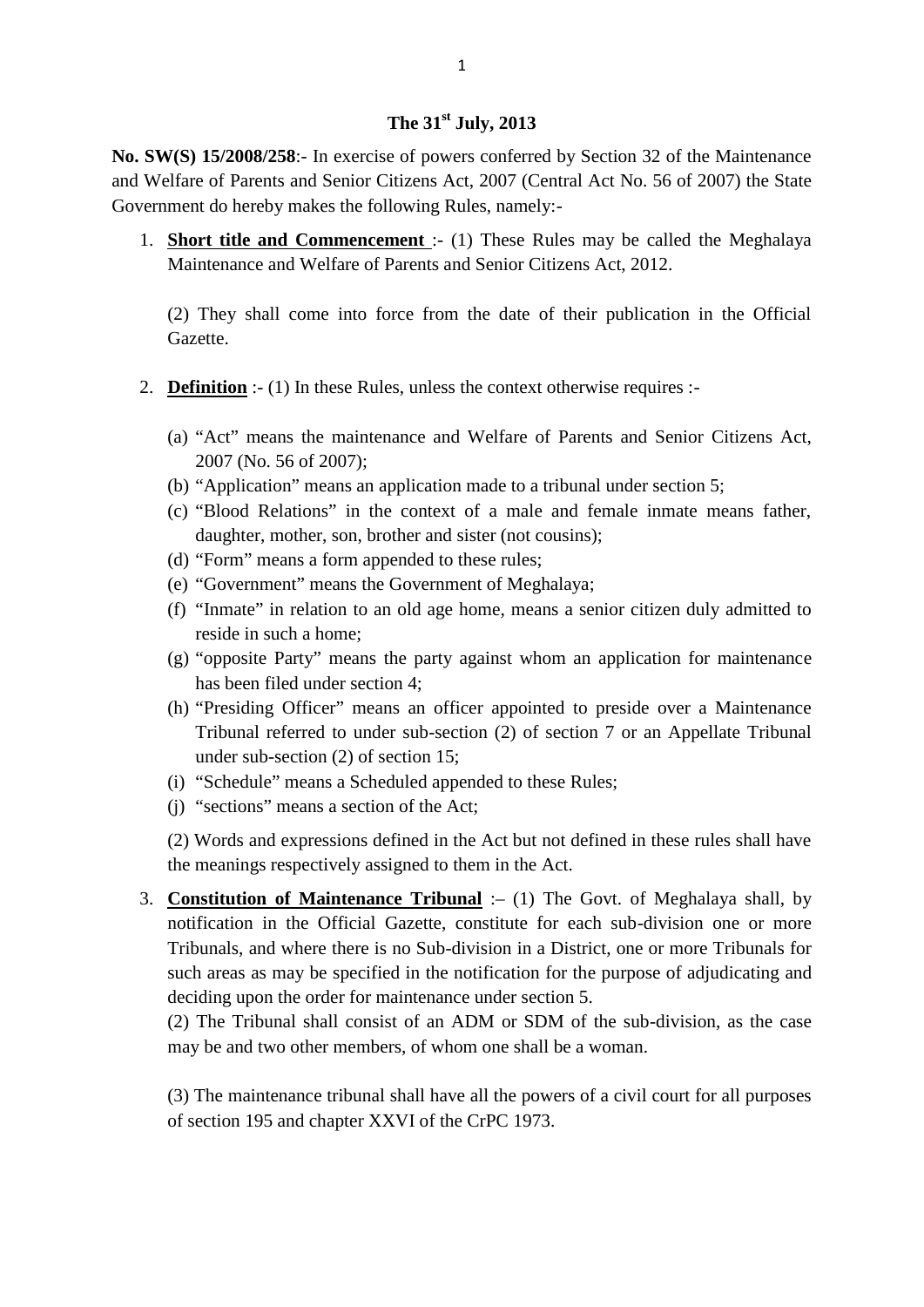- (a) The ADM/ or SDM of the Sub-Division shall be designated as the Presiding Officer of the Tribunal. (a) The ADM/ or SDM of the Sub-Division shall be designated as the Presiding<br>Officer of the Tribunal.<br>(b) Two other non-official members, one of the whom shall be a woman, shall have<br>the following qualification, namely:-The ADM/ or SDM of the Sub-Division shall be c<br>
Officer of the Tribunal.<br>
Two other non-official members, one of the whom sh<br>
the following qualification, namely:-<br>
(i) He should not be less than 35 years of age.<br>
(ii) He
- the following qualification, namely:- (b) Two other non-official members, one of the whom shall be a woman, shall have<br>the following qualification, namely:-<br>(i) He should not be less than 35 years of age.<br>(ii) He should possess a graduate degree from a recogni
	-
	-
- (i) Two other non-official members, one of the whom shall be a woman, shall have<br>the following qualification, namely:-<br>(i) He should not be less than 35 years of age.<br>(ii) He should possess a graduate degree from a recogni adequate knowledge and experience of at least 10 years of working with an organization working for the welfare of senior citizens in the area of health women empowerment and social welfare. (iii) He should be a person of ability, integrity and stand<br>adequate knowledge and experience of at least 10 year<br>organization working for the welfare of senior citizens<br>women empowerment and social welfare.<br>(iv) He should
	-

(iv) He should be a permanent resident of Meghalaya.<br>Provided that a person shall be dis-qualified for appointment as a member if he –

- Sugalization working for the weitare of sentor entraction in the area of heath<br>women empowerment and social welfare.<br>(iv) He should be a permanent resident of Meghalaya.<br>Provided that a person shall be dis-qualified for ap opinion of the State Government involves moral turpitude; or (iv) The should be a permanent resident<br>Provided that a person shall be dis-qualifi<br>(a) Has been convicted and sentenced to in<br>opinion of the State Government invol-<br>(b) Is an un-discharged insolvent; or<br>(c) Is of unsound Provided that a person shall be dis-qualified for appointment as a member if<br>
(a) Has been convicted and sentenced to imprisonment for an offence which,<br>
opinion of the State Government involves moral turpitude; or<br>
(b) Is (a) Has been convicted and sentenced to imprisonment for an offence which, in the opinion of the State Government involves moral turpitude; or (b) Is an un-discharged insolvent; or (c) Is of unsound mind and stands so decl
- 
- 
- corporate owned or controlled by the Government.
- (b) Is an un-discharged insolvent; or<br>
(c) Is of unsound mind and stands so declared by a competent court; or<br>
(d) Has been removed or dismissed from the service of the Government or a body<br>
corporate owned or controlled b recommendation of a Selection Committee consisting of the following,<br>
namely:-<br>
(i) Principal Secretary/Commissioner and Secretary/Secretary to the<br>
Government of Meghalaya, Social Welfare Department-Chairman.<br>
(ii) Direct namely:– Comporate owned or controlled by the Government.<br>
Every appointment in clause (b) shall be made by the State Government on the<br>
recommendation of a Selection Committee consisting of the following,<br>
namely:-<br>
(i) Principal
	- Government of Meghalaya, Social Welfare Department-Chairman. (i) Principal Secretary/Commissioner and Secretary/Secretary to the<br>
	Government of Meghalaya, Social Welfare Department-Chairman.<br>
	(ii) Director of Social Welfare – Member.<br>
	(iii) One representative from the State Counsel
	-
	-
	- Government of Meghalaya, Social Welfare Department-Chairman.<br>
	(ii) Director of Social Welfare Member.<br>
	(iii) One representative from the State Counsel for the senior citizens –<br>
	Member<br>
	(iv) One representative from acade psychology and sociology with experience of working on the issues of aged persons – Member. (iv) One representative from academic bodies concerned with social work,<br>psychology and sociology with experience of working on the issues of<br>aged persons – Member.<br>(v) Any officer, not below the rank of Dy. Director of th
	- Department Member Secretary.
- psychology and sociology with experience of working on the issues of<br>aged persons Member.<br>(v) Any officer, not below the rank of Dy. Director of the Social Welfare<br>Department Member Secretary.<br>(c) The Selection Committ names for each Tribunal to fill in vacancies which may arise during the tenure. Composite the Union Committee at the time of recommending names for appointment as<br>Members of the Tribunal and Appellate Tribunal shall also prepare a panel of<br>names for each Tribunal to fill in vacancies which may arise d
- which they join the office or up to the age of 65, whichever is earlier;

Provided that a member shall be eligible for re-appointment for another term of three years or up to the age of 65, whichever is earlier, subject to the condition that he/she fulfils the qualification and other conditions for appointment as prescribed and such re-appointment is also made on the basis of the recommendation of the Selection Committee.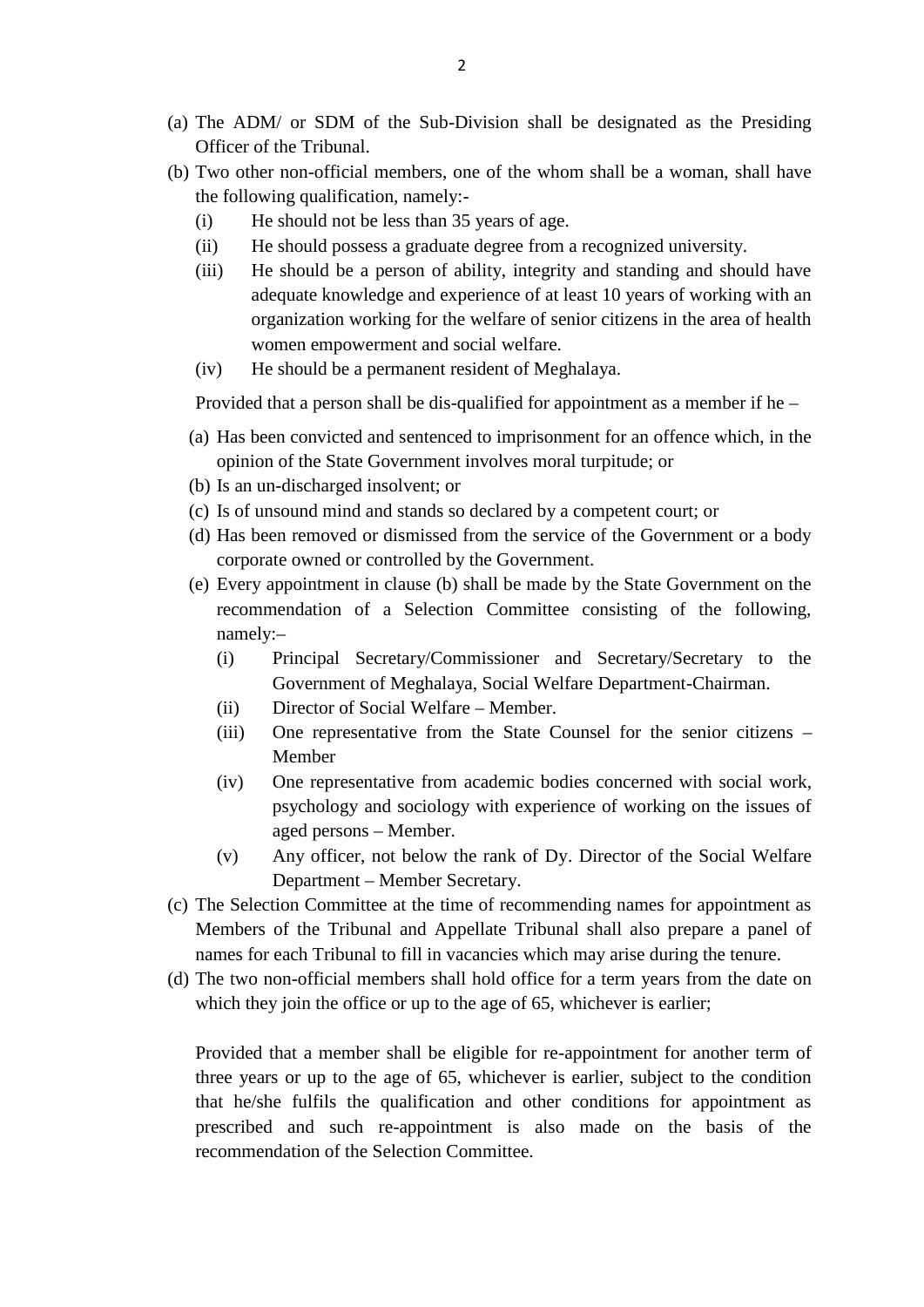- (e) A member can resign any time, by giving one month's advance notice in writing (a) He has been found guilty of misuse of power vested under this Act. under his hand, or he may be removed from his office after holding enquiry by the<br>State Government, if<br>(a) He has been found guilty of misuse of power vested under this Act.<br>(b) He has been convicted of an offence involvin State Government, if
	-
	-
	- (a) He has been found guilty of misuse of power vested under this Act.<br>
	(b) He has been convicted of an offence involving moral turpitude.<br>
	(c) He fails to attend the proceedings of the Tribunal for consecutive four weeks<br> without any valid reasons.
- (b) He has been convicted of an offence involving moral turpitude.<br>
(c) He fails to attend the proceedings of the Tribunal for consecutive four weeks<br>
without any valid reasons.<br>
(f) Any vacancy in the Tribunal may be fill the panel of names prepared by the Selection Committee constituted under rule 3 (4) (c) (f) Any vacancy in the Tribunal may be filled by appointment of another person from<br>the panel of names prepared by the Selection Committee constituted under rule 3<br>(4) (c)<br>(g) The non-official members of the Tribunal shal Any vacancy in the Tribunal may be filled by appointment of another person from<br>the panel of names prepared by the Selection Committee constituted under rule 3<br>(4) (c)<br>The non-official members of the Tribunal shall be paid
- Hundred per sitting per member. (4) (c)<br>
(g) The non-official members of the Tribunal shall be paid sitting allowance as the<br>
State Government may determine, but it shall not be less than Rupees Five<br>
Hundred per sitting per member.<br>
(h) The Tribunal sh State Government may determine, but it shall not be less than Rupees Five<br>Hundred per sitting per member.<br>(h) The Tribunal shall hold its sittings for a minimum of two days a week, which may<br>be increased by the State Gover
- be increased by the State Government depending on cases and pendency of work.
- of maintenance to achieve the objects of the Act and in this respect shall be guided by the provisions laid down under Chapter 2 of the Act. (i) The Tribunal shall perform the functions of adjudicating and disposing off cases<br>of maintenance to achieve the objects of the Act and in this respect shall be guided<br>by the provisions laid down under Chapter 2 of the A
- provisions of the Sections 5, 6 and 8 of the Act.
- 4. **Panel for appointment as Conciliation Officers** (1) Every Tribunal shall prepare a (j) The procedure for the enquiry to be adopted by the Tribunal shall be guided by the provisions of the Sections 5, 6 and 8 of the Act.<br> **Panel for appointment as Conciliation Officers** – (1) Every Tribunal shall prepare (6) of section 6 which shall include the Maintenance Officers designated under section 18. panel of persons suitable for appointment as Conciliation Officers under sub-section (6) of section 6 which shall include the Maintenance Officers designated under section 18.<br>(2) Every Conciliation Officer shall have the
	- (2) Every Conciliation Officer shall have the following qualification namely:
		- welfare of senior citizens and/or weaker sections, or in the area of education, health, poverty-alleviation, women's empowerment, social welfare, or related fields, for at least two years with an unblemished record of service; (a) He/she should be associated with an organization which is working welfare of senior citizens and/or weaker sections, or in the area of edu health, poverty-alleviation, women's empowerment, social welfare, or fields, f welfare of senior citizens and/or weaker sections, or in<br>health, poverty-alleviation, women's empowerment, so<br>fields, for at least two years with an unblemished record<br>(b) He/she should be a senior office bearer of the org
		-
		-

Provided that a person who is now associated with an organization of the kind mentioned above, may also be included in the panel mentioned in sub-rule (1) if he/she fulfils the following conditions, namely – (c) The/she should possess good knowledge of the raw,<br>
Provided that a person who is now associated with an organization of the kind<br>
mentioned above, may also be included in the panel mentioned in sub-rule (1) if<br>
he/she

more of the areas mentioned in clause (a) of sub-rule 2 above, and

(3) The Tribunal shall publish the panel mentioned in sub-rule (1) for general information at least twice every year, and every time any change is affected therein.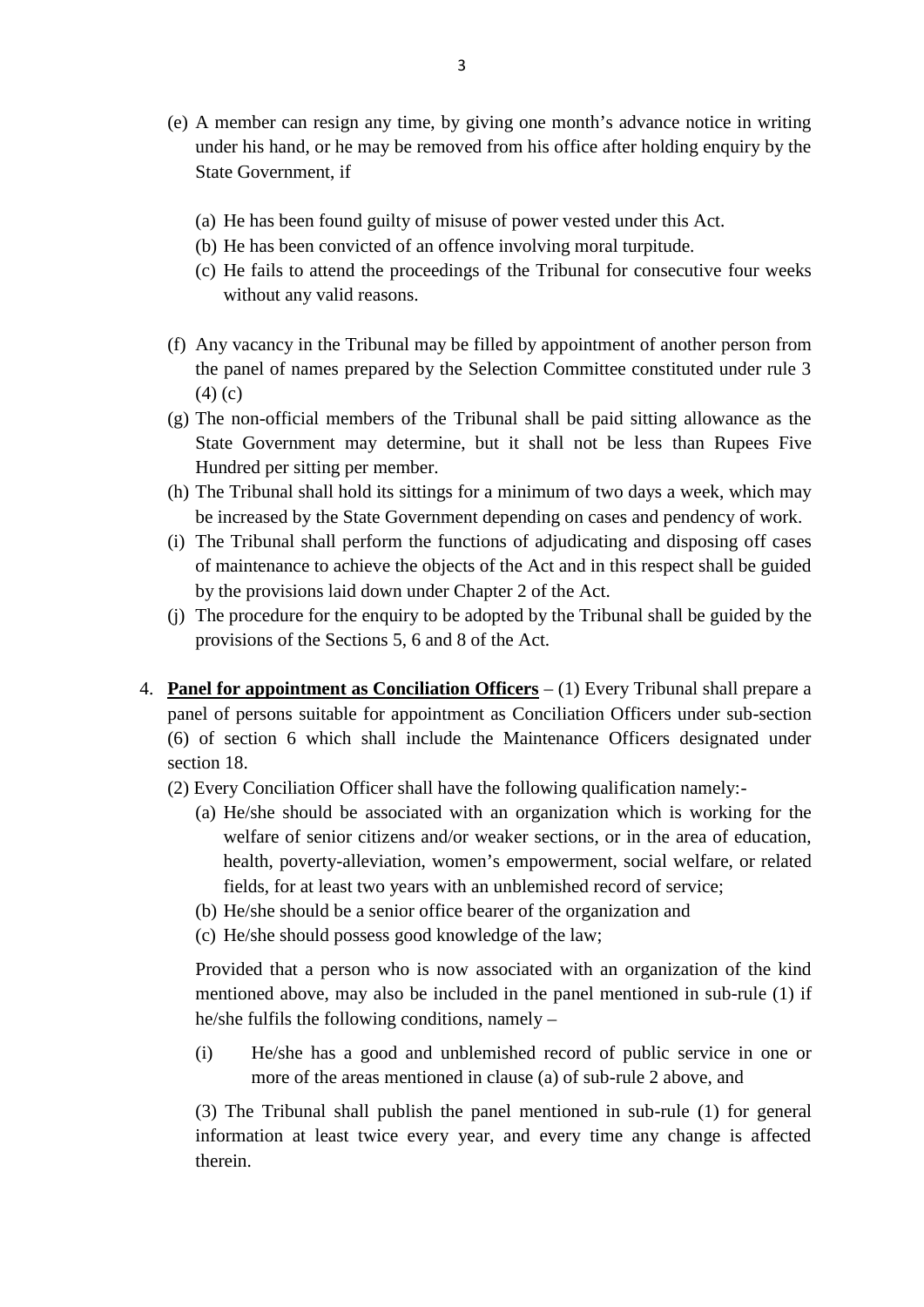(4) The Conciliation Officer shall be paid such honorarium and allowances as may be prescribed by the State Government.

- 5. **Procedure for filling an application for maintenance, and its registration** (1) An application for maintenance under section 4 shall be made in Form 'A', in the manner laid down in clauses (a) and (b) of sub-section (1) of section 5. **Procedure for filling an application for maintenance, and its registration**  $- (1)$  An application for maintenance under section 4 shall be made in Form 'A', in the manner laid down in clauses (a) and (b) of sub-section (
	- (2) On receipt of an application under sub-rule (1) the Presiding Officer shall cause  $-$ <br>(a) Its essential details to be entered in a Register of Maintenance Claim Cases, to
		- be maintained by the Maintenance Tribunal.
		- (b) Its acknowledgement in Form 'B' to be given, notwithstanding anything Its essential details to be entered in a Register of Maintenance Claim Cases, to be maintained by the Maintenance Tribunal.<br>Its acknowledgement in Form 'B' to be given, notwithstanding anything contained in rule 5, to the hand delivery, and its dispatch by post in other cases and the acknowledgement shall specify, inter alia, the registration number of the application. (3) Contained in rule 5, to the applicant or his authorised representative in case of hand delivery, and its dispatch by post in other cases and the acknowledgement shall specify, inter alia, the registration number of the

Presiding Officer shall, after ascertaining facts, get Form 'A' completed as accurately as possible, through the staff of the Tribunal, and shall, as far as possible, get it authenticated by the concerned senior citizen or parent, or any person or organization authorized by him and shall cause the same to be registered in accordance with clause (a) of sub-rule (2) above.

- 6. **Preliminary Scrutiny of the application** (1) On receipt of an application under sub-section  $(1)$  of section 5, the Tribunal shall satisfy itself that – person or organization authorized by him<br>in accordance with clause (a) of sub-rule (<br>**Preliminary Scrutiny of the application** –<br>sub-section (1) of section 5, the Tribunal shal<br>(a) The application is complete; and<br>(b) The in accordance with clause (a) of sub-rule (2) above.<br> **Preliminary Scrutiny of the application**  $-$  (1) On receipt of an application under<br>
sub-section (1) of section 5, the Tribunal shall satisfy itself that  $-$ <br>
(a) The
	-
	- terms of section 4.

sub-section (1) of section 5, the Tribunal shall satisfy itself that –<br>
(a) The application is complete; and<br>
(b) The opposite party has, prima facie, and obligation to maintain the applicant in<br>
terms of section 4.<br>
(2) I applicant to rectify such lacunae within 15 days of filling the application.

(3) Every application shall be heard and decided, within 3 months of the date of its presentation.

- applicant to rectify such lacunae within 15 days of filling the application.<br>
(3) Every application shall be heard and decided, within 3 months of the date of its<br>
presentation.<br>
7. **Notice to the Opposite Party** (1) Onc (3) Every application shall be heard and decided, within 3 months of the date of its presentation.<br> **Notice to the Opposite Party** – (1) Once the Tribunal is satisfied on the points mentioned in sub-rule (1) of rule 5, sh whom an application for maintenance has been filed, a notice in Form 'C' directing<br>them to show cause why the application should not be granted, along with a copy of<br>the application and its enclosures, in the following man them to show cause why the application should not be granted, along with a copy of
	- the application and its enclosures, in the following manner, namely –<br>
	(a) By hand delivery (Dasti) through the applicant if he so desires, else the<br>
	process server; or<br>
	(b) By registered post with acknowledgement due. process server; or
	-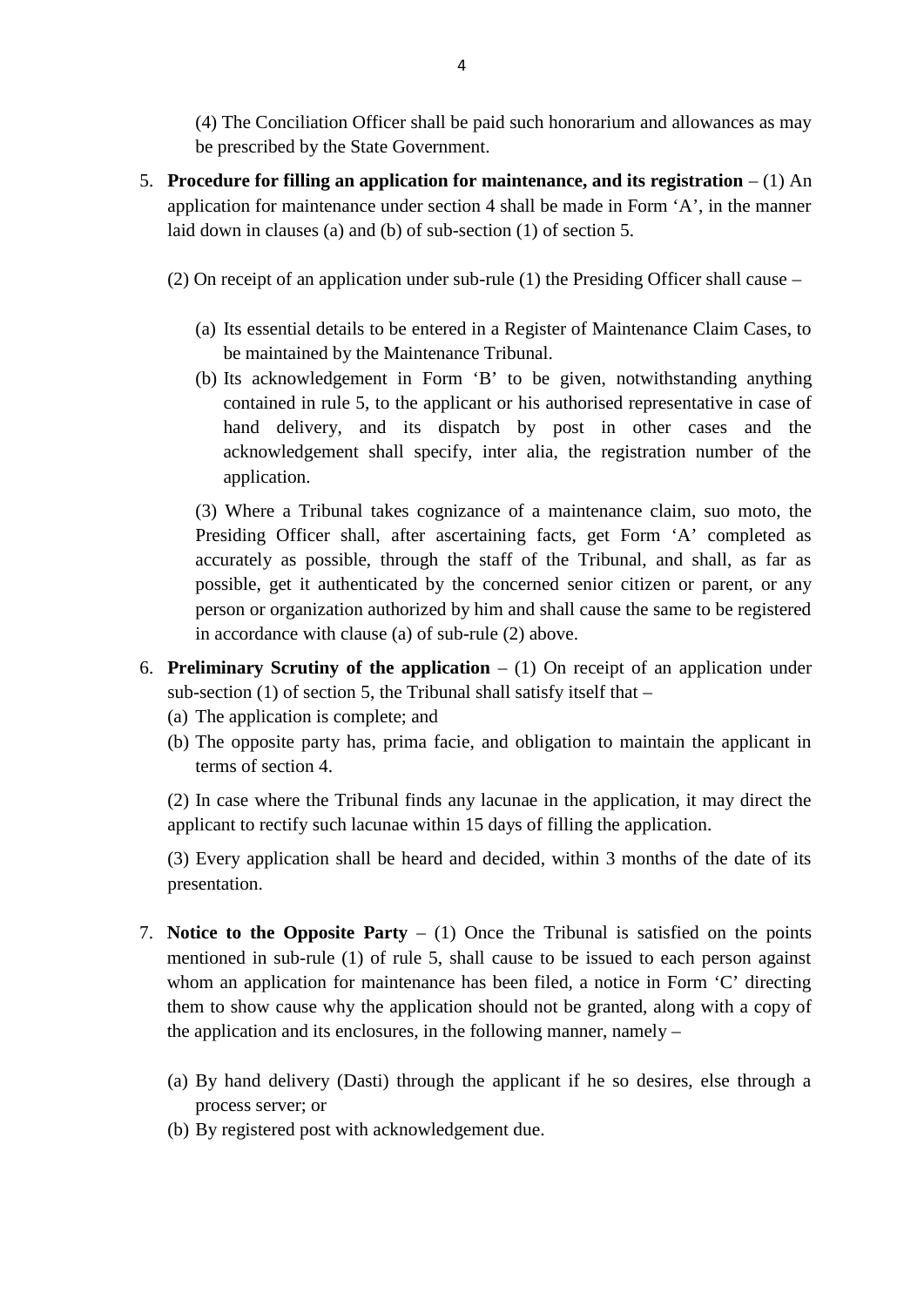(2) The notice shall require the opposite party to appear in person, on the date to be specified in the notice and to show cause, in writing, as to why the application should 5<br>(2) The notice shall require the opposite party to appear in person, on the date to be<br>specified in the notice and to show cause, in writing, as to why the application should<br>not be granted and shall also inform that, in shall proceed ex-parte. (2) The notice shall require the opposite party to appear in person, on the date to be specified in the notice and to show cause, in writing, as to why the application should not be granted and shall also inform that, in

issued in Form 'D'. (3) Simultaneously with the issue of notice under sub-rules (1) and (2), the applicant(s) shall also be informed of the date mentioned in sub-rule (2), by a notice issued in Form 'D'.<br>(4) The provisions of Order V of the (3) Simultaneously with the issue of notice under sub-rules (1) and (2), the applicant(s) shall also be informed of the date mentioned in sub-rule (2), by a notice issued in Form 'D'.<br>
(4) The provisions of Order V of the

(5) The Tribunal shall have all the powers of a Civil Court for the purpose of taking evidence on oath and of enforcing the attendance of witnesses of compelling the discovery and production of documents and material objects and for such other purposes as may be prescribed; and the Tribunal shall be deemed to be a Civil Court (5) The Tribunal shall have all the powers of a Civil Court for the purpose of taking evidence on oath and of enforcing the attendance of witnesses of compelling the discovery and production of documents and material objec Procedure, 1973. 8. **Procedure in case of Non-appearance by the Opposite Party** – In case, despite  $\frac{1973}{1000}$ .

- service of notice, the opposite party fails to show cause in response to a notice, the Tribunal shall proceed ex-parte, by taking evidence of the applicant and making such other inquiry as it deems fit, and shall pass an order disposing of the application. Subsequentially proceed ex-parte, by taking evidence of the applicant and making such other inquiry as it deems fit, and shall pass an order disposing of the application.<br>9. **Procedure in case of admission of claim** – In c
- issued under rule 6, the opposite party appears and accepts his liability to maintain the applicant, and the two parties arrive at a mutually agreed settlement, the Tribunal shall pass an Order accordingly.
- 10. **Procedure for impleading children or relatives** (1) An application by the opposite applicant, and the two parties arrive at a mutually agreed settlement, the Tribunal<br>shall pass an Order accordingly.<br>**Procedure for impleading children or relatives** – (1) An application by the opposite<br>party, under the p relative of the applicant shall be filed on the first date of hearing as specified in the notice issued under sub-rule (2) of rule 10;

Provided that no such application shall be entertained after such first hearing, unless the opposite party shows sufficient cause for filing it at a later stage.

(2) On receipt of an application under sub-rule (1), the Tribunal shall, if it is prima facie satisfied, after hearing the parties, about the reasonableness of such application, issue notice to such other child or relative to show cause why they should not be impleaded as a party, and shall after giving them an opportunity of being heard, pass an order regarding their impleadment or otherwise.

(3) In case the Tribunal passes an order of impleadment under sub-rule (2), it shall cause a notice to be issued to such impleaded party in Form "C" in accordance with rule 10.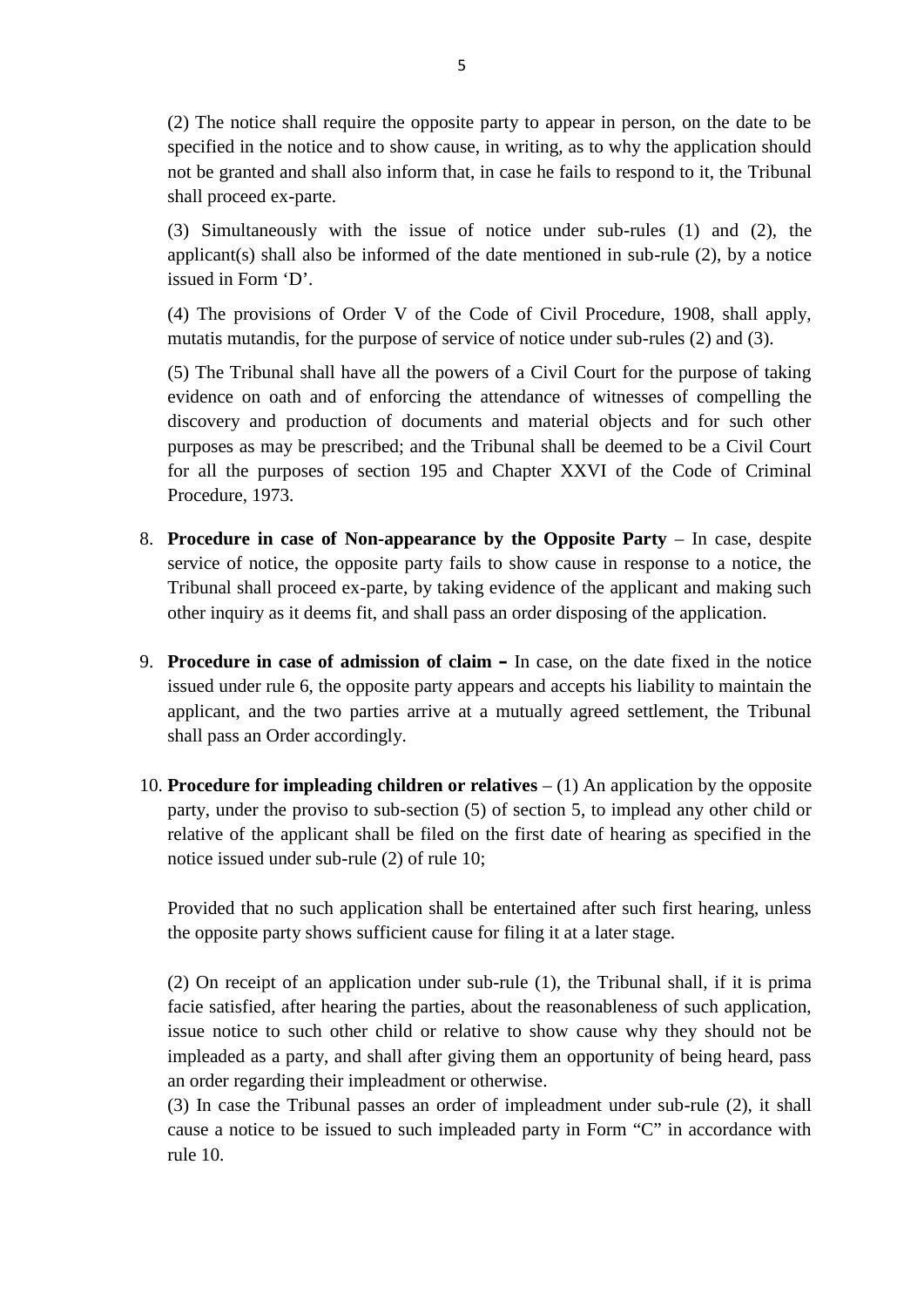11. **Reference to Conciliation Officer** – (1) In case, on the date fixed in the notice issued under rule 6, the opposite party appears and shows cause against the maintenance claim, the Tribunal shall seek the opinion of both the parties as to whether they would **Reference to Conciliation Officer**  $- (1)$  In case, on the date fixed in the notice issued under rule 6, the opposite party appears and shows cause against the maintenance claim, the Tribunal shall seek the opinion of bot willingness in this behalf, the Tribunal shall ask them whether they would like the matter to be referred to a person included in the panel prepared under rule 4, or to any other person acceptable to both parties. like the matter to be referred to a conciliation Officer and if they express their willingness in this behalf, the Tribunal shall ask them whether they would like the matter to be referred to a person included in the panel

or otherwise, the Tribunal shall appoint such person as the Conciliation Officer in the case, and shall refer the matter to him, through a letter in Form 'E' requesting the Conciliation Officer to try and work out a settlement acceptable to both parties, within a period not exceeding one month from the date of receipt of the reference. Conciliation Officer to try and work out<br>a period not exceeding one month from t<br>(3) The reference in Form 'E' shall be ad<br>replies of the opposite party thereto.

(3) The reference in Form 'E' shall be accompanied with copies of the application and

12. **Proceedings by Conciliation Officer** – (1) Upon receipt of a reference under rule 10, the Conciliation Officer shall hold meetings with the two parties as necessary, and shall try to work out a settlement acceptable to both the parties, within a period of one month from the date of receipt of the reference.

(2) If the Conciliation Officer succeeds in working out a settlement acceptable to both the parties, he shall draw up a memorandum of settlement in Form 'F', get it signed by both parties, and forward it, with a report in Form 'G', along with all records of the case received from the Tribunal, back to the Tribunal within a month from the receipt of the reference. by both parties, and forward it, with a report in Form 'G', along with all records of the case received from the Tribunal, back to the Tribunal within a month from the receipt of the reference.<br>(3) If the Conciliation Offi

Tribunal along with a report in Form 'H' showing efforts made to bring about a settlement and the points of different between the two parties which could not be reconciled.

13. **Action by the Tribunal in case of settlement before a Conciliation Officer** – (1) In case, the Tribunal receives a report from the Conciliation Officer under sub-rule (11), Action by the Tribunal in case of settlement before a Conciliation Officer  $-$  (1) In case, the Tribunal receives a report from the Conciliation Officer under sub-rule (11), along with a memorandum of settlement, it shall before it on a date to be specified in the notice, and confirm the settlement.

(2) In case on the date specified in the notice as above, the parties appear before the Tribunal and confirm the settlement arrived at before the Conciliation Officer, the<br>Tribunal shall pass a final order as agreed in such settlement.<br>Action by the Tribunal in other cases:-<br>(1) In case:-Tribunal shall pass a final order as agreed in such settlement.

### 14. **Action by the Tribunal in other cases**:-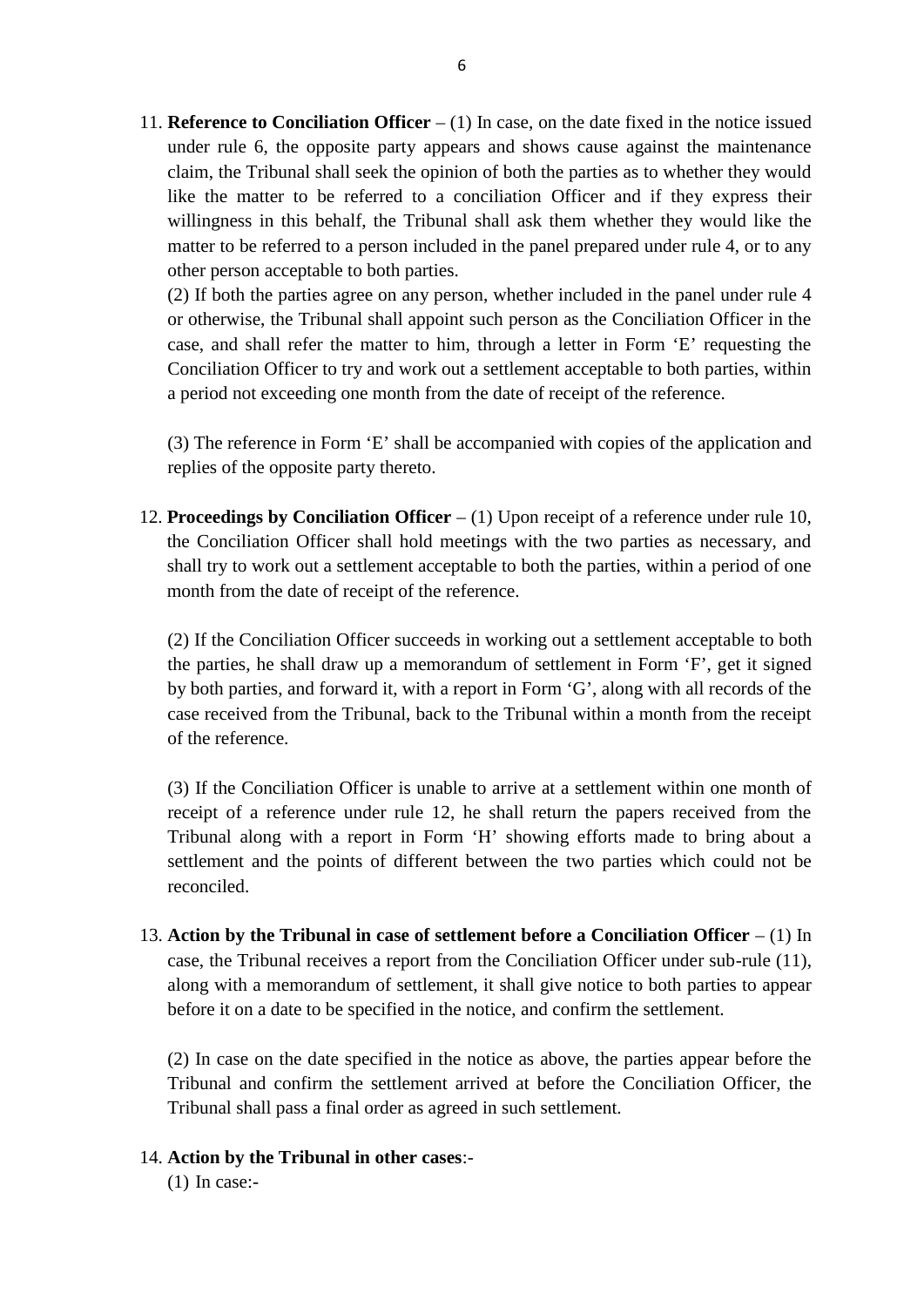- (i) The applicant(s) and the opposite parties do not agree for reference of their dispute to a Conciliation Officer as per rule 11, or dispute to a Conciliation Officer as per rule 11, or
- (i) The applicant(s) and the opposite parties do not agree for reference of their dispute to a Conciliation Officer as per rule 11, or<br>
(ii) The Conciliation Officer appointed under rule 11 sends a report under sub-<br>
rule The applicant(s) and the opposite parties do not agree for reference of their dispute to a Conciliation Officer as per rule 11, or<br>The Conciliation Officer appointed under rule 11 sends a report under sub-<br>rule (3) of rule to both the parties, or (ii) The Conciliation Officer appointed under rule 11 sends a report under sub-<br>rule (3) of rule 11, conveying inability to work out a settlement acceptable<br>to both the parties, or<br>(iii) No report is received from a Concil
- time-limit of one month, or
- (iii) In response to the notice issued under sub-rule (1) of rule 13, one or both<br>the parties decline to confirm the settlement worked out by the<br>the parties decline to confirm the settlement worked out by the the parties decline to confirm the settlement worked out by the Conciliation Officer. (iv) In response to the notice issued under sub-rule (1) of rule 13, one or both the parties decline to confirm the settlement worked out by the Conciliation Officer.<br>The Tribunal shall give to both the parties an opportun

Conciliation Officer.<br>The Tribunal shall give to both the parties a<br>their respective claims, and shall, after a sur<br>section 8, pass such order as it deems fit.<br>(2) An order passed under rule 8. (2) An order passed under rule 8, rule 9 or under sub-rule (1) above shall be a speaking one, spelling out the facts of the case as ascertained by the Tribunal, and

- speaking one, spelling out the facts of the case as ascertained by the Tribunal, and the reasons for the order. (2) An order passed under rule 8, rule 9 or under sub-rule (1) above shall be a speaking one, spelling out the facts of the case as ascertained by the Tribunal, and the reasons for the order.<br>
(3) While passing an order u
- maintenance to an applicant, the Tribunal shall take the following into consideration:- (3) While passing an order under sub-rule  $(1)$ , directing the opposite party to pay
- accommodation, and healthcare. (a) Amount needed by the applicant to meet his basic needs, specially food, clothing, accommodation, and healthcare.<br>
(b) Income of the opposite party, and
- 
- (b) Income of the opposite party, and<br>
(c) Value of, and actual and potential income from the property, if any, of the<br>
applicant which the opposite party would inherit and/or is in possession of. applicant which the opposite party would inherit and/or is in possession of.
- (c) Value of, and actual and potential income from the property, if any, of the applicant which the opposite party would inherit and/or is in possession of.<br>
(4) A copy of every order passed, whether final or interim, on given to the applicant(s) and the opposite party or their representatives, in person, or shall be sent to them through a process server or by registered post. 15. **Maximum maintenance allowance**: The maximum maintenance allowance which a Tribunal may order the opposite party to pay shall be subject to a maximum of
- Rupees ten thousand per month. 15. **Maximum maintenance allowance**:- The maximum maintenance allowance which a<br>Tribunal may order the opposite party to pay shall be subject to a maximum of<br>Rupees ten thousand per month.<br>16. **Establishment and Procedure**
- Meghalaya shall, by notification in the Official Gazette, constitute for each District,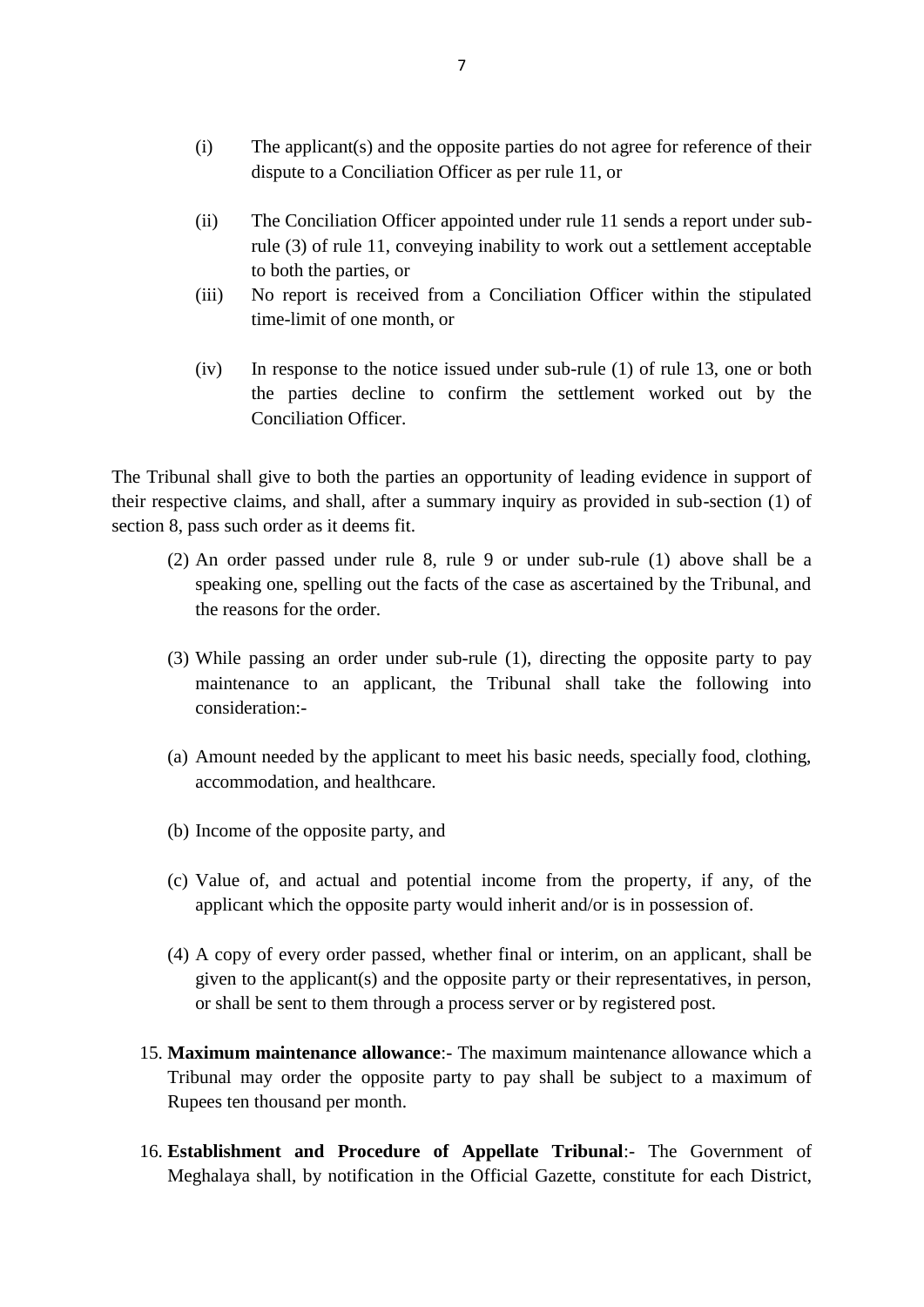one Appellate Tribunal as may be specified in the notification to hear the appeals against the orders of the Tribunal under section 15 (1) of the Act.

- 17. **Form of appeal:** An appeal under sub-section (1) of the Act.<br>17. **Form of appeal:** An appeal under sub-section (1) of section 16 shall be filed before the Appellate Tribunal in Form 'I', and shall be accompanied by the Appellate Tribunal in Form 'I', and shall be accompanied by a copy of the impugned order of the Maintenance Tribunal. 17. **Form of appeal**:- An appeal under sub-section (1) of section 16 shall be filed before the Appellate Tribunal in Form 'I', and shall be accompanied by a copy of the impugned order of the Maintenance Tribunal.<br>18. **Regi**
- Appellate Tribunal shall register it in a register to be maintained for the purpose in such form as the State Government may direct, and shall, after registering such appeal, give an acknowledgement to the appellant, specifying the appeal number and the next date of hearing, in Form 'I'.
- 19. **Notice of hearing to the respondent**:- (1) On receipt of an appeal, the Appellate Tribunal shall, after registering the case and assigning an appeal number, cause notice to be served upon the respondent under its seal and signature in Form 'K'.

(2) The notice under sub-rule (1) shall be issued through registered post with acknowledgement due, or through a process server. (2) The notice under sub-rule (1) shall be issued through registered post with acknowledgement due, or through a process server.<br>
(3) The provisions of Order V of the Civil Procedure Code shall apply mutatis mutandis for (2) The notice under sub-rule (1) shall be issued through registered acknowledgement due, or through a process server.<br>
(3) The provisions of Order V of the Civil Procedure Code shall appl<br>
mutandis for the purposes of se

(3) The provisions of Order V of the Civil Procedure Code shall apply mutatis mutandis for the purposes of service of notice issued under sub-rule (1).<br>**Scheme for Management of old age homes for indigent senior citizens e** 

- 20. **Scheme for Management of old age homes for indigent senior citizens established** accordance with the following norms and standards:-
	- (A)The home shall have physical facilities and shall be run in accordance with the operational norms as laid down in the Schedule.
	- (A) The home shall have physical facilities and shall be run in accordance with the operational norms as laid down in the Schedule.<br>
	(B) Inmates of the home shall be selected in accordance with the following procedure:procedure:- (B) Inmates of the home shall be selected in accordance with the following<br>procedure:-<br>(a) Applications shall be invited at appropriate intervals, but at least once each year,
	- from indigent senior citizens, as defined in section 19 of the Act, desirous of living in the home. (a) Applications shall be invited at appropriate intervals, but at least once each year,<br>from indigent senior citizens, as defined in section 19 of the Act, desirous of<br>living in the home.<br>(b) In case the number of eligibl
	- of places available in a home for admission, selection of inmates will be made in the following manner:- (b) In case the number of eligible applicants on any occasion is more than the number<br>of places available in a home for admission, selection of inmates will be made in<br>the following manner:-<br>(i) The more indigent and needy
	- applicants.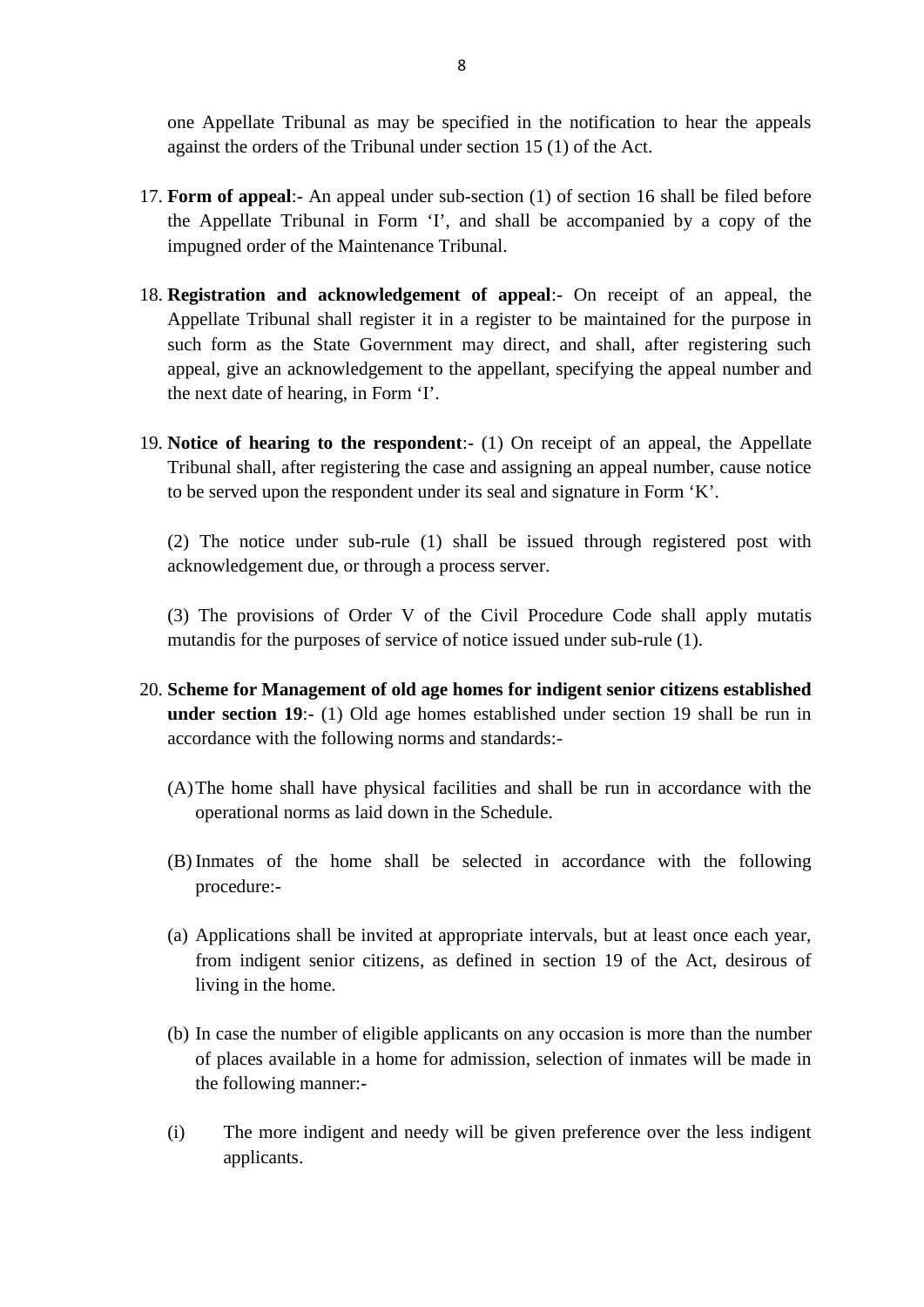- q<br>
(ii) Other things being equal, older senior citizens will be given preference over<br>
the less old, and the less old, and
- (ii) Other things being equal, older senior citizens will be given preference over the less old, and<br>(iii) Other things being equal, female applicants will be given preference over male<br>applicants. applicants.

Illiterate and/or very infirm senior citizens may also be admitted without any<br>Illiterate and/or very infirm senior citizens may also be admitted without any<br>formal application if the competent authority is satisfied that Other things being equal, female applicants will be given preference over male<br>applicants.<br>Illiterate and/or very infirm senior citizens may also be admitted without any<br>formal application if the competent authority is sat citizens is not in a position to make a formal application, but is badly in need of shelter; formal application if the competent authority is satisfied that the senior<br>citizens is not in a position to make a formal application, but is badly in need<br>of shelter;<br>(C) While considering applications or cases for admiss

- made on the basis of religion or caste;
- (D)The home shall provide separate lodging for men and women inmates, unless a male and a female inmate are either blood relations or a married couple in which case, endeavour shall be made to accommodate the married couple as far as possible; male and a female inmate are either blood relations or a married couple in which<br>case, endeavour shall be made to accommodate the married couple as far as<br>possible;<br>(E) (1) Day-to-day affairs of the old age home shall be m
- Committee, such that inmates are also suitably represented on the Committee.

(2) State Government may issue detailed guidelines/orders from time to time for admission into and management of old age homes in accordance with the norms and standards laid down in sub-rule (1) and the Schedule.

## P.W.INGTY,

Principal Secretary to the Government of Meghalaya,

Social Welfare Department.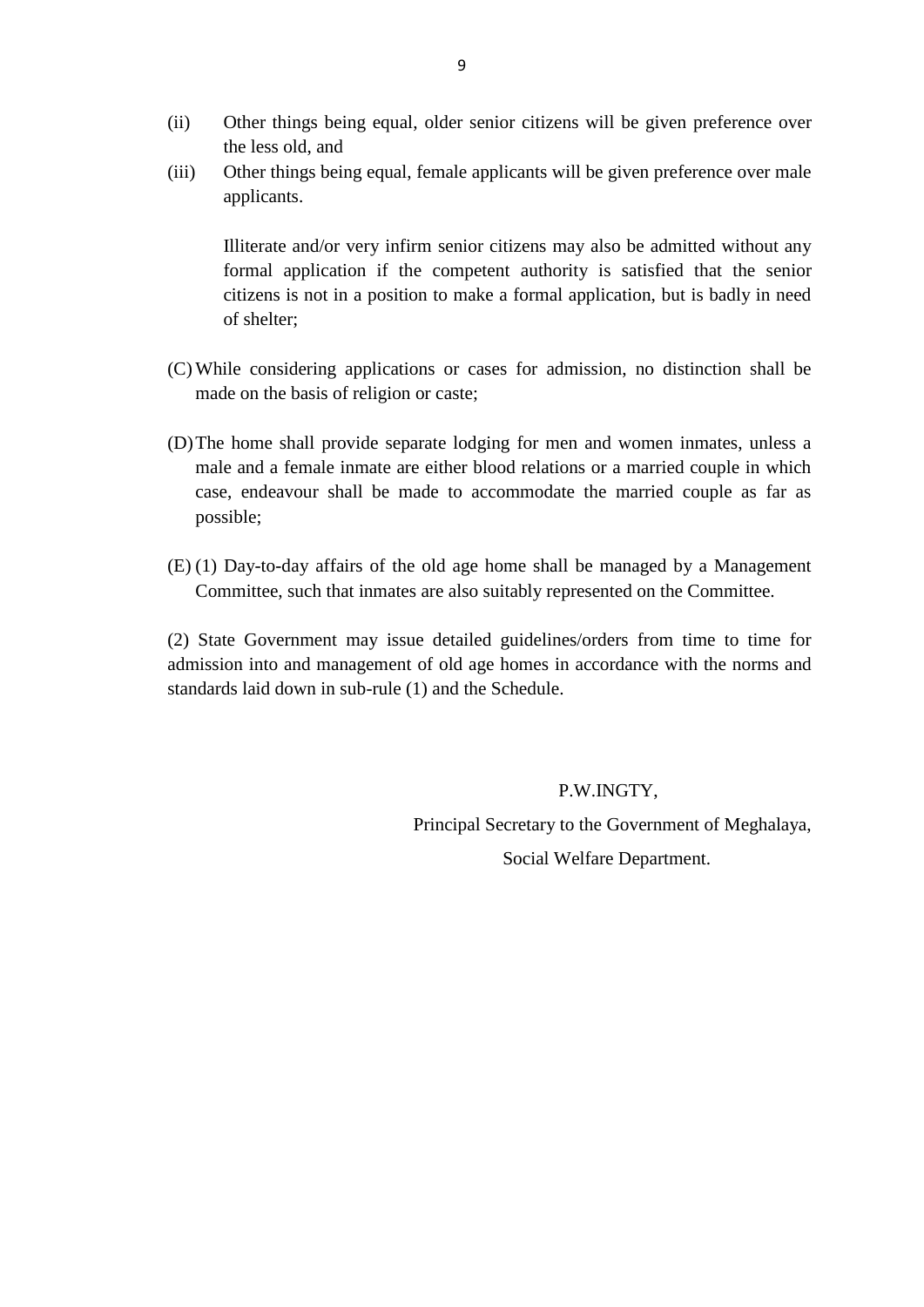### **SCHEDULE**

### **[See Rule 20 (1) (A)]**

# **NORMS OF PHYSICAL FACILITIES AND OPERATIONAL STANDARDS FOR AN<br>NORMS OF PHYSICAL FACILITIES AND OPERATIONAL STANDARDS FOR AN<br>OLD AGE HOME FOR INDIGENT SENIOR CITIZENS ESTABLISHED U/S 19 OF OLD AGE HOME FOR INDIGENT SENIOR CITIZENS ESTABLISHED U/S 19 OF THE ACT I. Physical facilities**<br> **I.** Physical facilities<br> **I.** Physical facilities

- 1. Land The land for the old age home should be adequate to comply with the Floor Area Ratio (FAR) as prescribed by the relevant Urban body/State Government. In the case of semi-urban/rural areas, the state Government shall provide adequate land for setting up of an old age home of requisite The land for the old age home should be adequate to comply with the Floor – Area Ratio (FAR) as prescribed by the relevant Urban body/State Government. In the case of semi-urban/rural areas, the state Government shall prov expansion, etc. 2. Living The old age home shall, as far as possible, have minimum area per inmate as pace the following norms:-
- Space per the following norms:-The old age home shall, as far as possible, have minimum area per inmate as<br>per the following norms:-<br>(i) Area of bedroom/dormitory per inmate  $-7.5$  sq. metres.<br>(ii) Living area or carpet area per inmate i.e. including (
	-
- Expansion, etc.<br>
The old age home shall, as far as possible, have minimum area per inmate as<br>
per the following norms:-<br>
(i) Area of bedroom/dormitory per inmate  $-7.5$  sq. metres.<br>
(ii) Living area or carpet area per inm ancillary areas like kitchen, dining hall,. Recreation room, medical room etc., but excluding verandahs, corridors etc.  $-12$  sq. metres. 3. Facilities (1) The old age home shall have the following facilities:<br>
(ii) Living area or carpet area per inmate i.e. including<br>
ancillary areas like kitchen, dining hall,. Recreation<br>
room etc., but excluding verandah Living area or carpet area per inmate i.e. including (i) above plus<br>ancillary areas like kitchen, dining hall,. Recreation room, medical<br>room etc., but excluding verandahs, corridors etc.  $-12$  sq. metres.<br>The old age hom
- 
- and women; mom etc., but excluding verandahs, corridors etc. – 12 sq. mom.<br>
The old age home shall have the following facilities:-<br>
(i) Residential area comprising rooms/dormitories-separatel<br>
and women;<br>
(ii) Adequate water for drin
	-
- The old age home shall have the following facilities:-<br>
(i) Residential area comprising rooms/dormitories-separately for men<br>
and women;<br>
(ii) Adequate water for drinking and ancillary purposes;<br>
(iii) Electricity, fans an necessary); (i) Residential area comprising rooms<br>
and women;<br>
(ii) Adequate water for drinking and ar<br>
(iii) Electricity, fans and heating a<br>
necessary);<br>
(iv) Kitchen-cum-store and office;<br>
(v) Dining hall; and women;<br>
(ii) Adequate water f<br>
(iii) Electricity, fans<br>
necessary);<br>
(iv) Kitchen-cum-sto:<br>
(v) Dining hall;<br>
(vi) Adequate numbe
	-
	-
	- (ii) Adequate water for drinking and ancillary purposes;<br>
	(iii) Electricity, fans and heating arrangement for inmates (as<br>
	necessary);<br>
	(iv) Kitchen-cum-store and office;<br>
	(v) Dining hall;<br>
	(vi) Adequate number of toilets disabled persons; mecessary);<br>
	(iv) Kitchen-cum-store and office;<br>
	(vi) Dining hall;<br>
	(vi) Adequate number of toilets and baths, including toilets suitable for<br>
	disabled persons;<br>
	(vii) Recreation facilities, television, newspaper and an ad (v) Dining hall;<br>
	(vi) Adequate number of toilets and baths, including toilets suitable for<br>
	disabled persons;<br>
	(vii) Recreation facilities, television, newspaper and an adequate<br>
	collection of books; and<br>
	(viii) First aid
		- collection of books; and
		-
- disabled persons;<br>
(vii) Recreation facilities, television, newspaper and an adequate<br>
collection of books; and<br>
(viii) First aid, sick bay, and primary healthcare facilities.<br>
(2) The old age home should be barriers-free handrails and where necessary, lifts, etc. Figure 10 should be barriers-free with provement accessary, lifts, etc.<br> **II. Operational Standards**<br>
Some diet as per scale to be fixed by the 2. The old age home should be barriers-free with provision of ramps and<br>handrails and where necessary, lifts, etc.<br>**II. Operational Standards**<br>1. Supply of nutritious and wholesome diet as per scale to be fixed by the St

- 2. Adequate clothing and linen for the inmates, including for the winter season.<br>
2. Adequate clothing and linen for the inmates, including for the winter season.<br>
3. Adequate arrangement for sanitation, hygiene, and watch
- 
- 
- **3.** Supply of nutritious and wholesome diet as per scale to be fixed by the State Gov<br>3. Adequate clothing and linen for the inmates, including for the winter season.<br>3. Adequate arrangement for sanitation, hygiene, and w 1. Supply of nutritious and wholesome diet as per scale to be fixed by the State Government.<br>
2. Adequate clothing and linen for the inmates, including for the winter season.<br>
3. Adequate arrangement for sanitation, hygien the nearest Police Station for security requirement.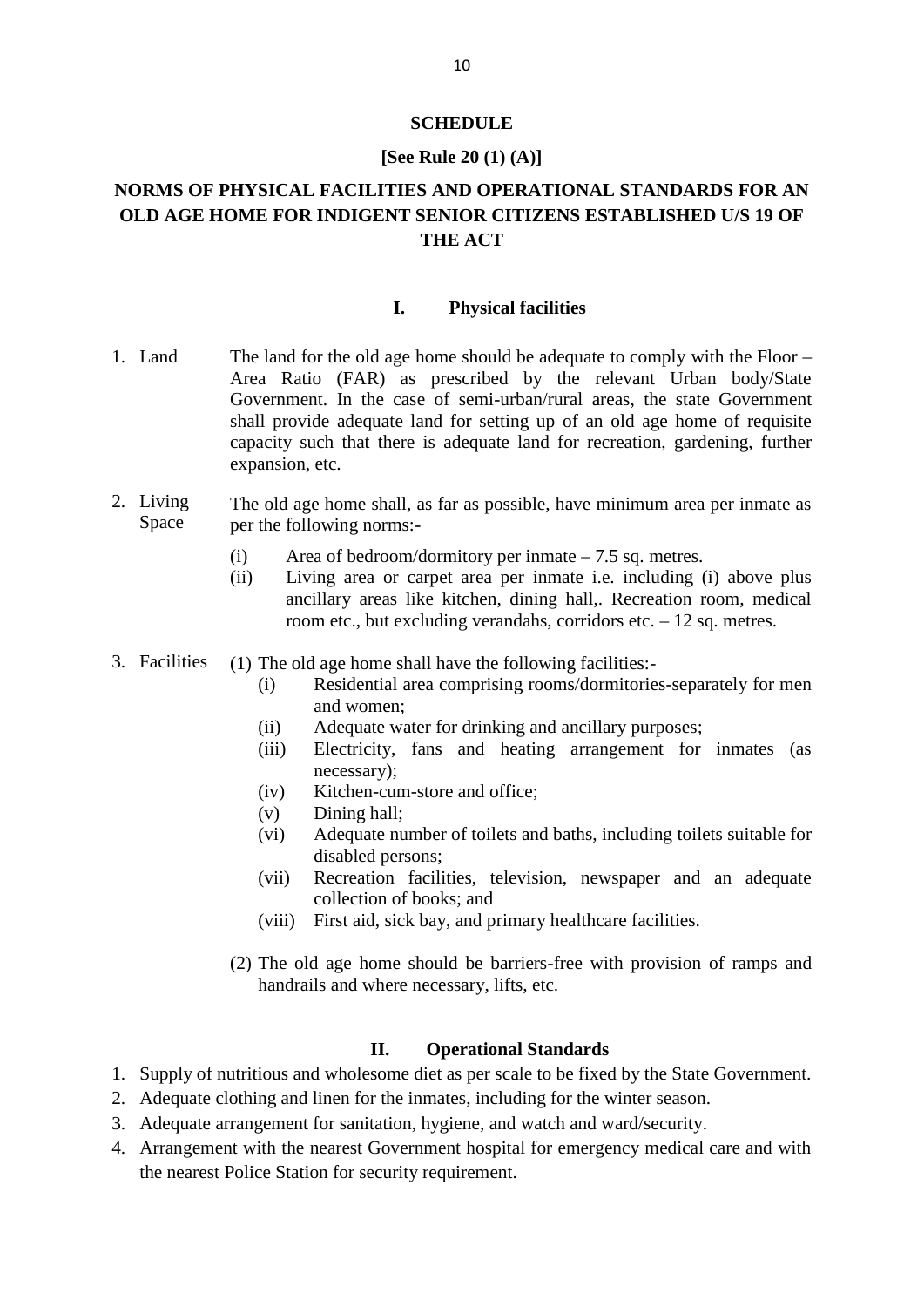## $$

## **[See Rule 5 (1)]**

| Form $- A$                                                                                             |
|--------------------------------------------------------------------------------------------------------|
| [See Rule $5(1)$ ]                                                                                     |
| Application under section 4 of the Maintenance and Welfare of Parents and Senior Citizens<br>Act, 2007 |

| have children/relatives<br>residing at $\frac{1}{\sqrt{1-\frac{1}{\sqrt{1-\frac{1}{\sqrt{1-\frac{1}{\sqrt{1-\frac{1}{\sqrt{1-\frac{1}{\sqrt{1-\frac{1}{\sqrt{1-\frac{1}{\sqrt{1-\frac{1}{\sqrt{1-\frac{1}{\sqrt{1-\frac{1}{\sqrt{1-\frac{1}{\sqrt{1-\frac{1}{\sqrt{1-\frac{1}{\sqrt{1-\frac{1}{\sqrt{1-\frac{1}{\sqrt{1-\frac{1}{\sqrt{1-\frac{1}{\sqrt{1-\frac{1}{\sqrt{1-\frac{1}{\sqrt{1-\frac{1}{\sqrt{1-\frac{1}{\sqrt{1-\frac{1}{\sqrt{1-\$ |
|---------------------------------------------------------------------------------------------------------------------------------------------------------------------------------------------------------------------------------------------------------------------------------------------------------------------------------------------------------------------------------------------------------------------------------------------------|
| (specify nature of relationship) (strike out whichever is not applicable) named as                                                                                                                                                                                                                                                                                                                                                                |
|                                                                                                                                                                                                                                                                                                                                                                                                                                                   |
| $\frac{1}{2}$ aged $\frac{1}{2}$ aged $\frac{1}{2}$ and $\frac{1}{2}$ aged $\frac{1}{2}$ and $\frac{1}{2}$ aged $\frac{1}{2}$ and $\frac{1}{2}$ aged $\frac{1}{2}$ and $\frac{1}{2}$ and $\frac{1}{2}$ and $\frac{1}{2}$ and $\frac{1}{2}$ and $\frac{1}{2}$ and $\frac{1}{2}$ and $\frac{1}{$                                                                                                                                                    |
|                                                                                                                                                                                                                                                                                                                                                                                                                                                   |
|                                                                                                                                                                                                                                                                                                                                                                                                                                                   |

not applicable) are in possession of my property are entitled to inherit my property in the event of my death. I am not in a position to maintain myself from my earnings or out of the property owned by me.

Hence I am applying before this tribunal to pass suitable orders directing the above named person(s) to maintain me by giving me maintenance allowance to the tune of Rs. \_\_\_\_\_\_\_\_\_\_\_\_\_\_\_\_\_\_\_\_\_\_\_\_\_\_\_\_\_\_or any amount deemed fit by the Tribunal. The above mentioned person(s) be also directed to provide me interim maintenance to the tune Hence I am applying before this tribunal to pass suitable orders directing the above<br>named person(s) to maintain me by giving me maintenance allowance to the tune of Rs.<br>or any amount deemed fit by the Tribunal. The<br>above the pendency of the matter before the Tribunal.

> **Signature: Name of Applicant: Date:**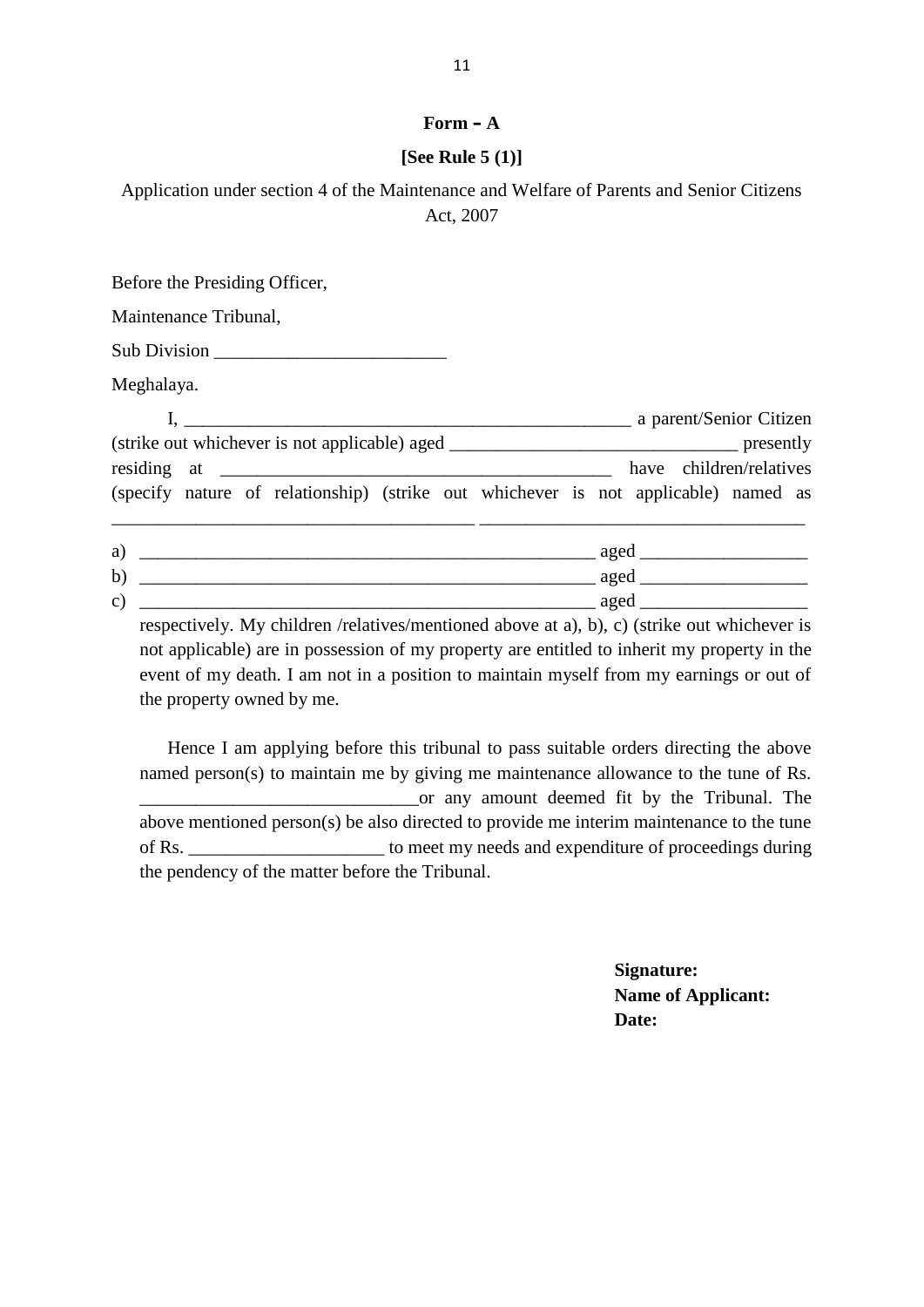|                                    | Father/Mother/Relative of |
|------------------------------------|---------------------------|
|                                    |                           |
|                                    |                           |
|                                    |                           |
| are true to my personal knowledge. |                           |
|                                    |                           |
|                                    |                           |
| my behalf before the Tribunal.     |                           |

**Signature: Name of Applicant: Date:**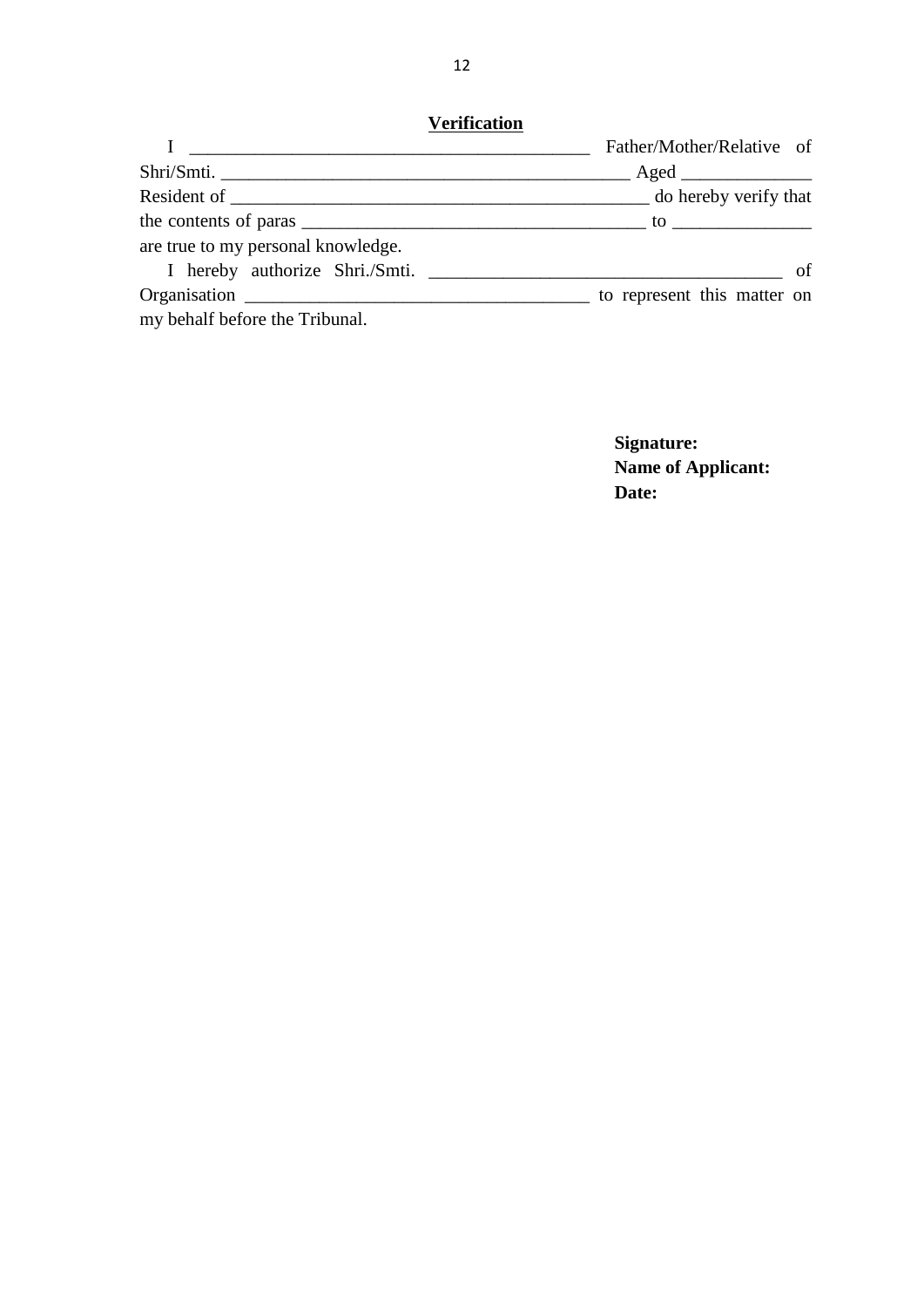# 13<br>**Form – 'B'**<br>**P**: Rule 5 (2) (b)] **[See Rule 5 (2) (b)]**

## **Receipt of Application**

Form – 'B'<br>
[See Rule 5 (2) (b)]<br>
Received application of Parent/Senior Citizen Shri./Smti.

\_\_\_\_\_\_\_\_\_\_\_\_\_\_\_\_\_\_\_\_\_\_\_\_\_\_\_\_\_\_\_

 $R/\sigma$  for

grant of Maintenance Allowance, Registration No. of the Application is \_\_\_\_\_\_\_\_\_\_\_\_\_\_\_\_\_

**(Authorised Signatory)**

# **Maintenance Tribunal**

## **(to be maintained by the Tribunal)**

|                   | Register of Maintenance claim cases : The Register shall have the following columns:- | (to be maintained by the Tribunal) |     |             |                                                     |
|-------------------|---------------------------------------------------------------------------------------|------------------------------------|-----|-------------|-----------------------------------------------------|
| Sl.<br>No.        | Registration No. of<br>Application                                                    | Name of the<br>Applicant           | Age | Resident of | Application filed<br>against (name of the<br>Party) |
| $\left( 1\right)$ | (2)                                                                                   | (3)                                | (4) | (5)         | (6)                                                 |

| Relationship<br>to Applicant | Resident<br>of | Amount of<br>Maintenance<br>allowance<br>claimed | Date of<br>Referral of<br>case to<br>Conciliation<br>Officer | Date<br>Receipt<br>of Report<br>from<br>Conciliat<br>ion<br>Officer | Date of<br>Granting of<br>interim<br>maintenance<br>allowance<br>and the<br>amount<br>granted | Date<br>of<br>grantin<br>g the<br>final<br>mainte<br>nance<br>Order |
|------------------------------|----------------|--------------------------------------------------|--------------------------------------------------------------|---------------------------------------------------------------------|-----------------------------------------------------------------------------------------------|---------------------------------------------------------------------|
| (7)                          | (8)            | (9)                                              | (10)                                                         | (11)                                                                | (12)                                                                                          | (13)                                                                |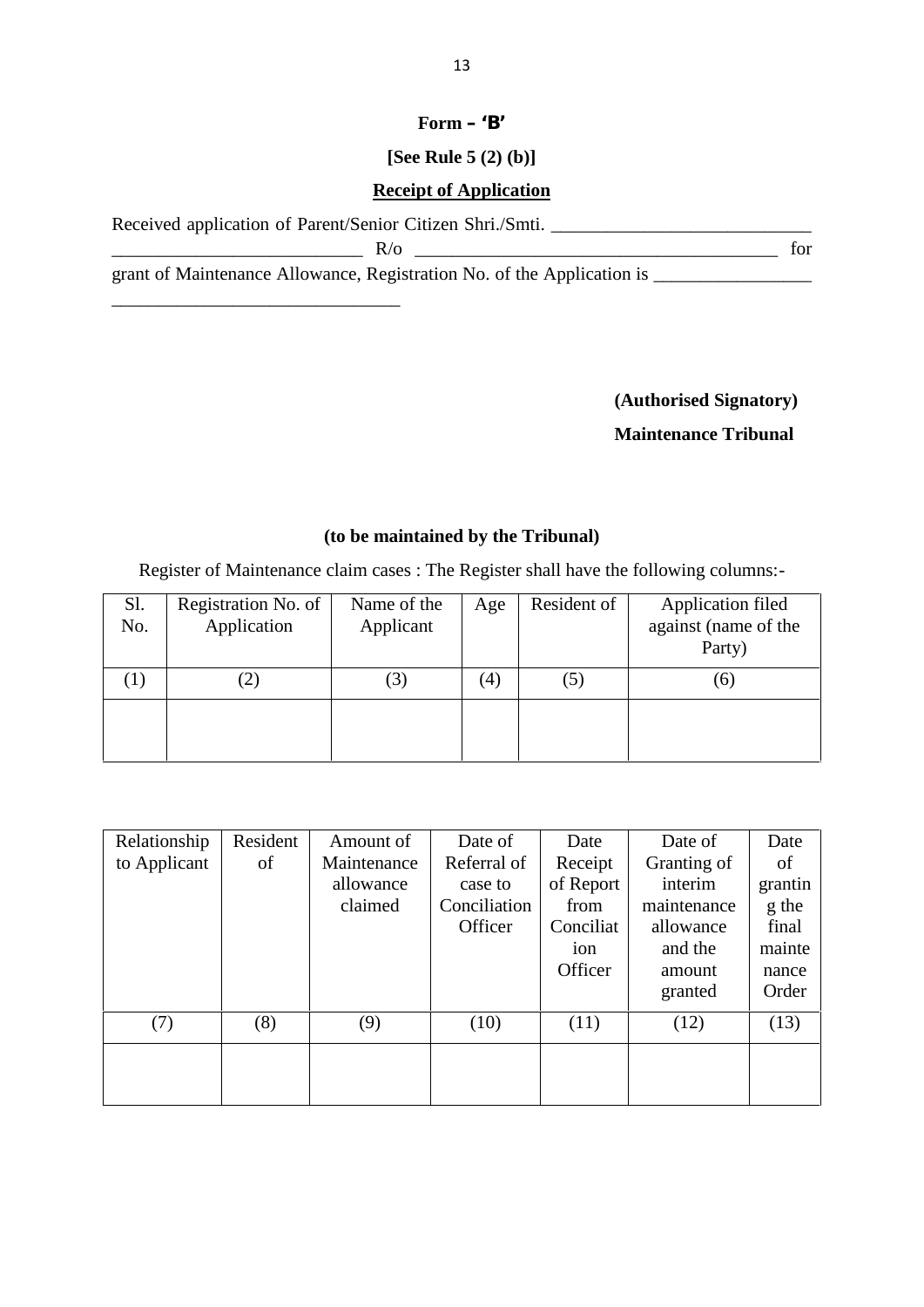# **Form – 'C'**

# **[See Rule 7 (1)]**

# Form – 'C'<br>[See Rule 7 (1)]<br>Show Cause Notice

(Name)

|                | (Description)                                                                                                        |    |     |  |  |  |                                                     |
|----------------|----------------------------------------------------------------------------------------------------------------------|----|-----|--|--|--|-----------------------------------------------------|
|                | (Place of Residence)                                                                                                 |    |     |  |  |  |                                                     |
|                | <b>Whereas</b><br><u> 2002 - Jan James James Barnett, fransk politik (d. 1878)</u>                                   | an |     |  |  |  | application has been filed before me by Shri./Smti. |
|                |                                                                                                                      |    |     |  |  |  | $($ on date) $\qquad \qquad$                        |
|                |                                                                                                                      |    |     |  |  |  |                                                     |
|                | paid to him/her by his/her child/children/relatives namely:                                                          |    |     |  |  |  |                                                     |
|                | <u> 2000 - Jan James James Barnett, amerikan bisa di sebagai pertama pertama pertama pertama pertama pertama per</u> |    |     |  |  |  |                                                     |
|                |                                                                                                                      |    |     |  |  |  |                                                     |
|                | you having been named therein are hereby directed to appear before me in person or                                   |    |     |  |  |  |                                                     |
| a)<br>b)<br>C) |                                                                                                                      |    |     |  |  |  |                                                     |
|                |                                                                                                                      |    | 201 |  |  |  |                                                     |

Take notice that in case of any default in your appearance on the day before mentioned, the case will be heard in your absence.

> **Signature of Presiding Officer of Tribunal Date: Stamp & Seal:**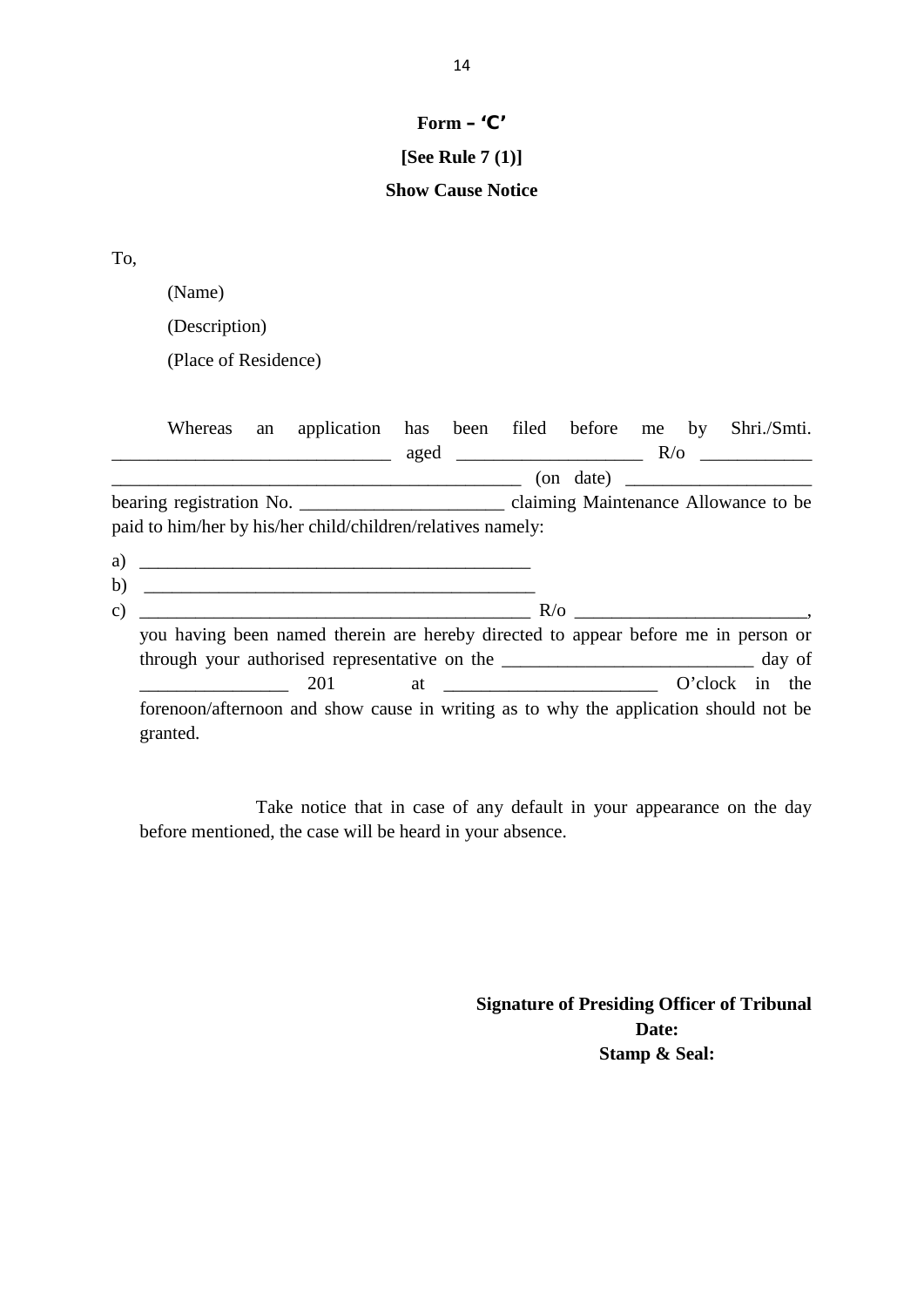# **Form – '<sup>D</sup>' [See Rule 7 (3)]**

### **Notice to applicant**

Whereas the applicant Shri./Smti.  $R/O$  has applied to this Tribunal for grant of Maintenance allowance. The Registration No. of his/her application is Notice to applicant<br>
R/o<br>
R/o<br>
grant of Maintenance allowance. The Registration No. of his/her application is<br>
He/She is directed to appear before the Tribunal on the date of hearing<br>
in this case fixed on the \_\_\_\_\_\_\_\_\_\_\_\_ in this case fixed on the  $\Box$ 200 \_\_\_\_\_ at \_\_\_\_\_\_\_\_\_\_\_\_\_\_\_\_\_\_\_\_\_\_\_\_\_\_\_\_ O'clock in the forenoon/afternoon.

> **Signature of Presiding Officer Date: Stamp & Seal:**

# **Form – '<sup>E</sup>' Form – 'E'**<br>**[See Rule 11 (2)]**

To,

(Name)

(Description)

(Place of Residence)

| $\frac{1}{2}$ aged $\frac{1}{2}$ R/o $\frac{1}{2}$ R/o |                                                               |  |  | application has been filed before me by Shri./Smti. |
|--------------------------------------------------------|---------------------------------------------------------------|--|--|-----------------------------------------------------|
|                                                        |                                                               |  |  |                                                     |
|                                                        | paid to him/her by his/her child/children/relative(s) namely: |  |  |                                                     |

| <u> 1989 - Johann Stein, marking ar yn y brening yn y brening yn y brening yn y brening yn y brening yn y brenin</u>       |        |
|----------------------------------------------------------------------------------------------------------------------------|--------|
|                                                                                                                            |        |
| paid to him/her by his/her child/children/relative(s) namely:                                                              |        |
| a)<br><u> Andreas Andreas Andreas Andreas Andreas Andreas Andreas Andreas Andreas Andreas Andreas Andreas Andreas Andr</u> |        |
| b)                                                                                                                         |        |
| $\mathcal{C}$ )                                                                                                            | $R$ /0 |
|                                                                                                                            |        |
|                                                                                                                            |        |

respectively. You have been agreed upon as the Conciliation Officer by both the parties. You are requested to try and work out a settlement acceptable to both parties, within a period not exceeding one month from the date of receipt of the reference.

The documents concerning the matter are being forwarded hereby for further action.

**Signature of Presiding Officer of Tribunal Date: Stamp & Seal:**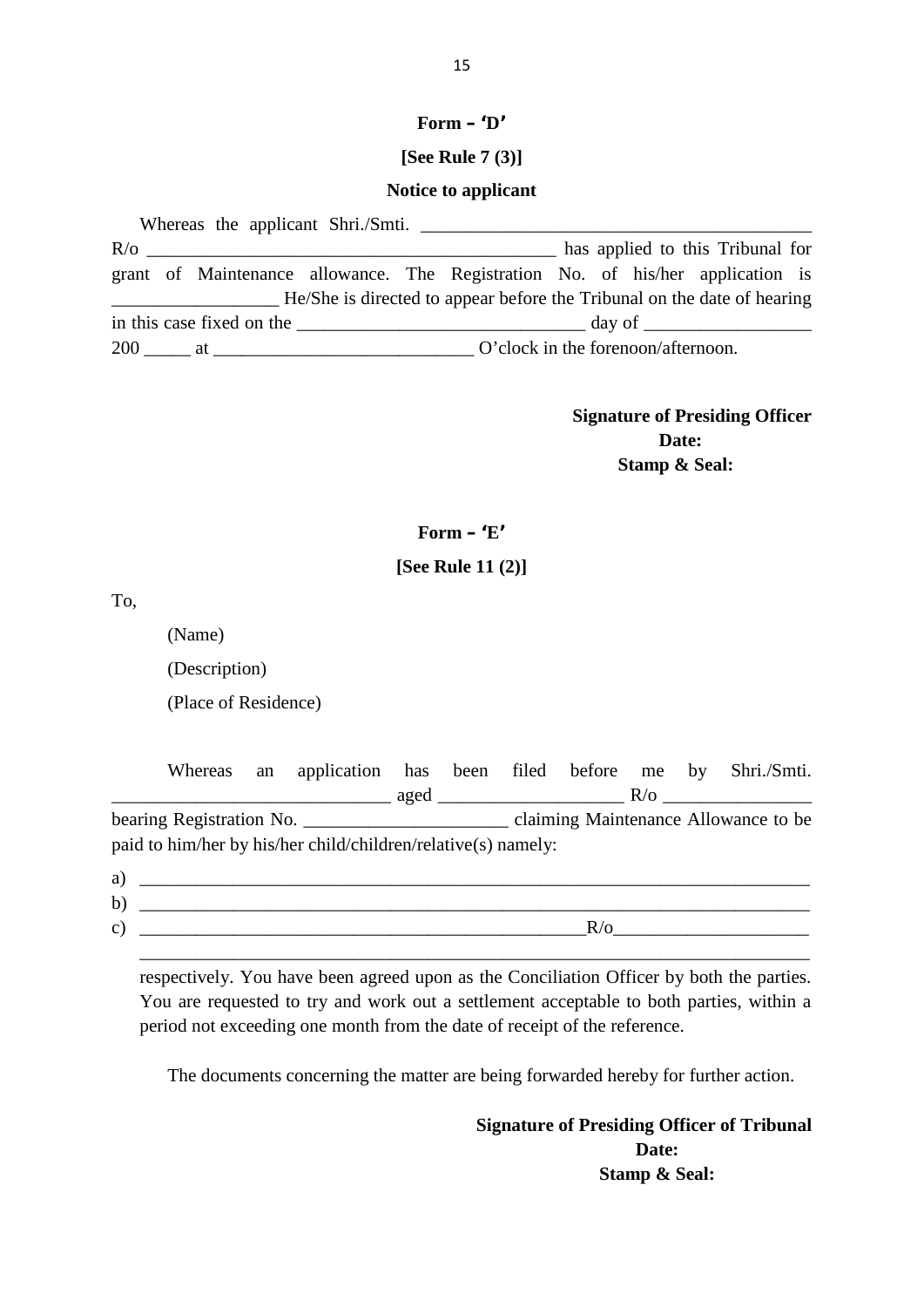# **Form – '<sup>F</sup>'**

# **[See Rule 12 (2)] (Memorandum of Settlement)**

|                 | Whereas an agreement has been arrived in $r/\sigma$                                                                    |                                                    |  |
|-----------------|------------------------------------------------------------------------------------------------------------------------|----------------------------------------------------|--|
| (applicant) and | <u> 1990 - Johann John Harry Harry Harry Harry Harry Harry Harry Harry Harry Harry Harry Harry Harry Harry Harry H</u> | (respondent) and the                               |  |
|                 | respondent(s) have agreed to pay a monthly allowance to the applicant Shri/Smti (specify                               |                                                    |  |
|                 | relationality)                                                                                                         | amounting to Rs. $\frac{1}{\sqrt{1-\frac{1}{2}}}\$ |  |

The matter is referred back to the Tribunal for final orders.

## **Signature of Applicant Signature of Respondents**

**1. 2.**

**3.**

**Signature of the Conciliation Officer Date: Stamp/Seal: Form** – '**G**'<br>**Form** – '**G**'<br>**Example**<br>Form – '**G**'<br>ee Rule 12 (2)]

# **[Stamp 45]**<br>**[See Rule 12 (2)]**

The Presiding Officer

Maintenance Tribunal

Subdivision

### **REPORT**

| Meghalaya.                                                                                                                                      |                             |
|-------------------------------------------------------------------------------------------------------------------------------------------------|-----------------------------|
| <b>REPORT</b>                                                                                                                                   |                             |
|                                                                                                                                                 |                             |
| R/O                                                                                                                                             | the Registration No.        |
|                                                                                                                                                 | of which is $\qquad \qquad$ |
| was referred for c onciliation, now the report regarding the action taken in the matter is<br>hereby submitted along with the records received. |                             |

**Signature of the Conciliation Officer Date: Stamp/Seal:**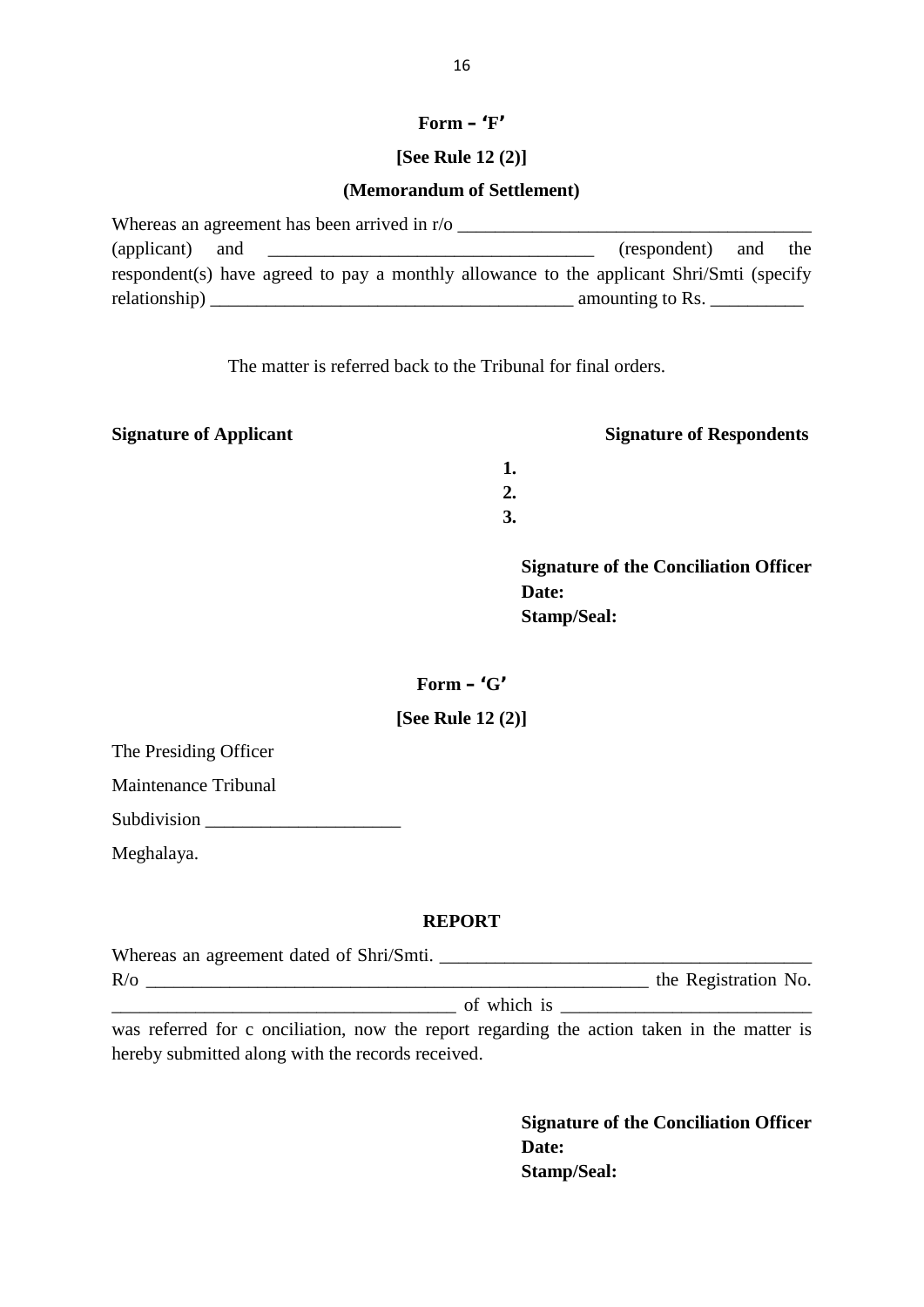# **Form – '<sup>H</sup>'** 17<br>**Form – 'H'<br>[See Rule 12 (3)]**

The Presiding Officer

Maintenance Tribunal

Subdivision \_\_\_\_\_\_\_\_\_\_\_\_\_\_\_\_\_\_\_\_\_

Meghalaya.

## **Returning of reference**

Whereas no agreement has been arrived on the application of Shri./Smt. \_\_\_\_\_\_\_\_\_\_\_\_\_\_\_\_\_ the respondent(s) (specify the relationship) due to reasons given in the report enclosed herewith the matter is referred back to the Tribunal for further orders.

**Signature of the Applicant**

**Signature of the Respondent**

**Signature of the Conciliation Officer Date: Stamp/Seal:**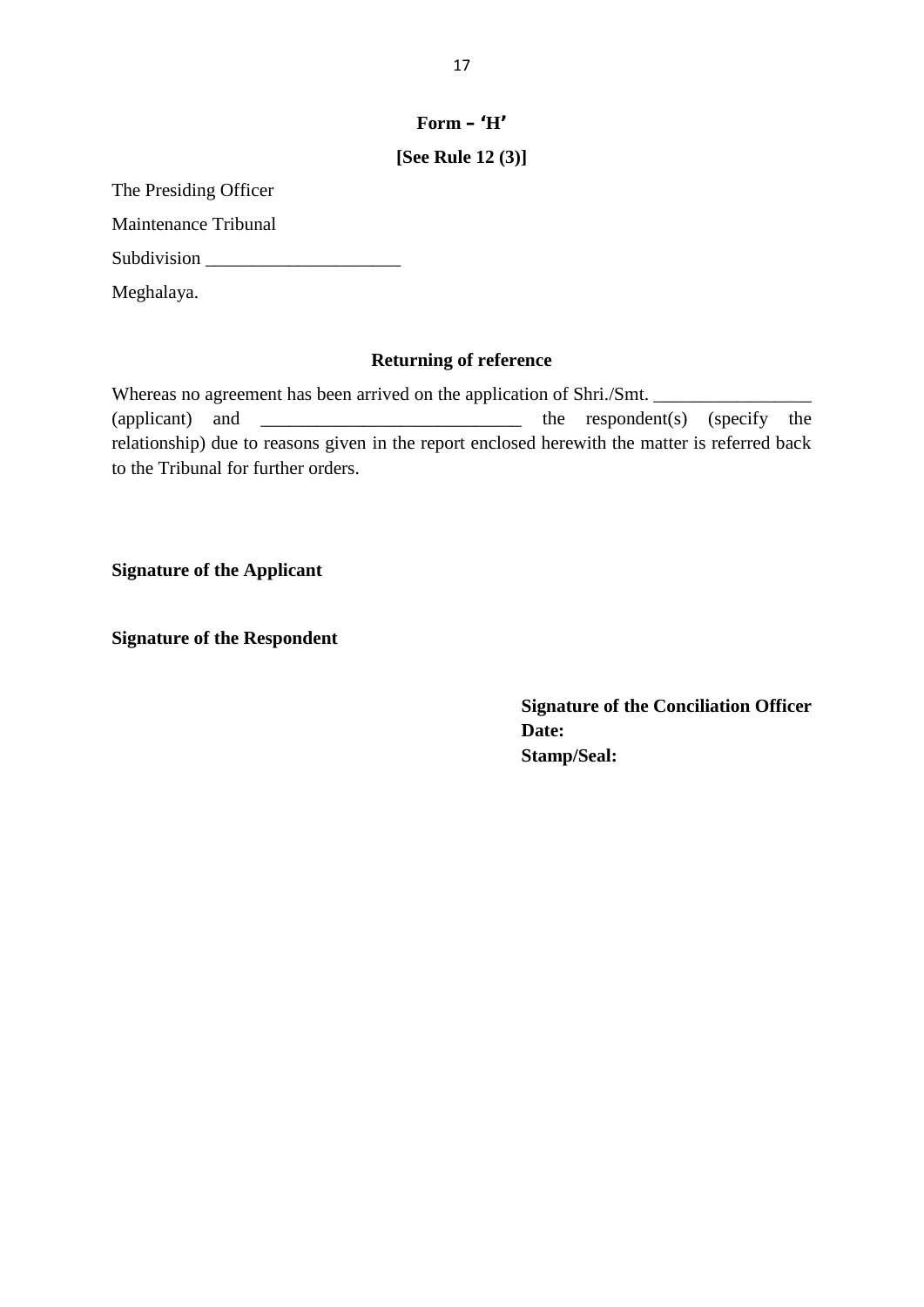# **Form – '<sup>I</sup>' [See Rule 17]**

Before the Appellate Tribunal,

District \_\_\_\_\_\_\_\_\_\_\_\_\_\_\_\_\_\_\_\_\_\_\_\_\_\_\_\_\_\_\_\_\_\_\_,

# **Sub: Application for grant of Maintenance allowance u/s 16(I) of the Maintenance and Welfare of Parents and Senior Citizen Act, 2007.**

| I,<br>a parent/Senior                                                                                                                                                                                                                                                                  |      |
|----------------------------------------------------------------------------------------------------------------------------------------------------------------------------------------------------------------------------------------------------------------------------------------|------|
| Citizen (strike out whichever is not applicable) aged _____________________ presently                                                                                                                                                                                                  |      |
| residing<br>at                                                                                                                                                                                                                                                                         | have |
| children/relatives (specify nature of relationship) (strikeout whichever is not applicable)<br>named as namely:                                                                                                                                                                        |      |
|                                                                                                                                                                                                                                                                                        |      |
| b) $\frac{1}{2}$ aged $\frac{1}{2}$ aged $\frac{1}{2}$ aged $\frac{1}{2}$ aged $\frac{1}{2}$ aged $\frac{1}{2}$ aged $\frac{1}{2}$ aged $\frac{1}{2}$ aged $\frac{1}{2}$ age $\frac{1}{2}$ age of $\frac{1}{2}$ age of $\frac{1}{2}$ age of $\frac{1}{2}$ age of $\frac{1}{2}$ age of  |      |
|                                                                                                                                                                                                                                                                                        |      |
| respectively. My children relatives mentioned above at a), b), c) (strikeout whichever is<br>not applicable) are in possession of my property are entitled to inherit my property in the<br>event of my death. I am not in a position to maintain myself from my earning or out of the |      |
| property owned by me.<br>Hence I applied before the maintenance tribunal _________________________________<br>to pass suitable orders directing the above named person(s) to maintain me by giving me                                                                                  |      |
| maintenance allowance, which was granted only for Rs. ___________________________                                                                                                                                                                                                      |      |
| Being aggrieved by the order of the maintenance tribunal, I am preferring this appeal on<br>the following grounds:<br>1.<br>2.                                                                                                                                                         |      |

\_\_\_\_\_\_\_\_\_\_\_\_\_\_\_\_\_\_\_\_\_\_\_\_\_\_\_\_\_\_\_\_ of organization \_\_\_\_\_\_\_\_\_\_\_\_\_\_\_\_\_\_\_\_\_\_\_\_

to represent this matter on my behalf before the Appellate Tribunal.

**Signature Name of the Applicant: Date:**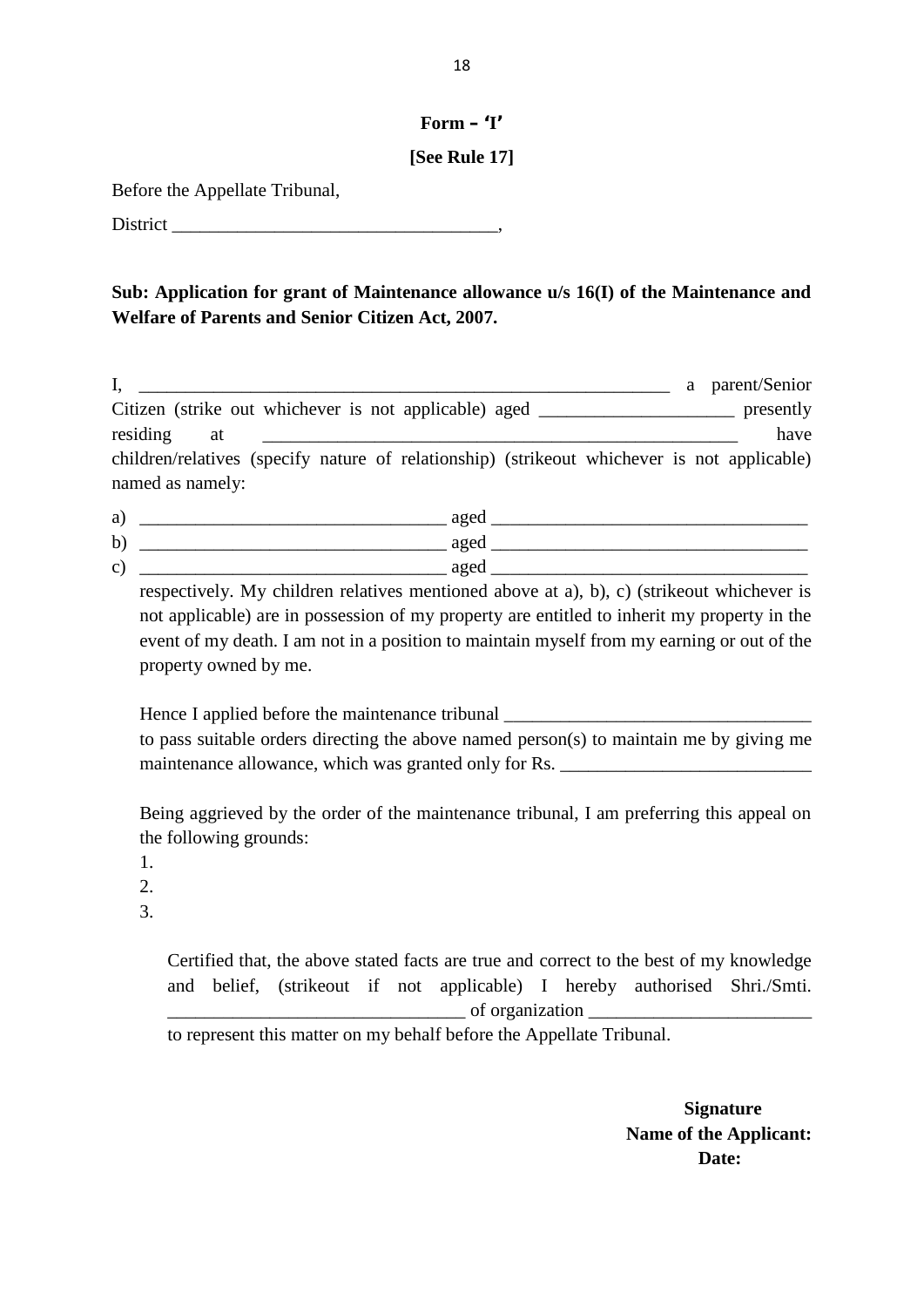| <b>Verification</b>         | Father/Mother/Relative of            |
|-----------------------------|--------------------------------------|
| Shri./Smti.                 |                                      |
|                             |                                      |
|                             |                                      |
|                             |                                      |
|                             | are true to my personal knowledge.   |
|                             | I hereby authorize Shri./Smti.<br>of |
|                             |                                      |
| behalf before the Tribunal. |                                      |

**Signature Name of the Applicant: Date:**

# **Form – '<sup>J</sup>' [See Rule 18]**

|                  |  | Received the appeal of Parent/Senior Citizen Shri./Smti.                          |  |  |             |  |
|------------------|--|-----------------------------------------------------------------------------------|--|--|-------------|--|
| $R$ <sub>o</sub> |  |                                                                                   |  |  | against the |  |
|                  |  | impugned order of the maintenance Tribunal Registration No. of the Application is |  |  |             |  |

**(Authorised Signatory)**

# **Appellate Tribunal**

## **(To be maintained by the Appellate Tribunal**

Register of Maintenance Claim Cases: The Register shall have the following:-

 $\overline{\phantom{a}}$  , we can assume that the contract of  $\overline{\phantom{a}}$ 

|            |                                                                              |                          |     |             | (To be maintained by the Appellate Tribunal         |
|------------|------------------------------------------------------------------------------|--------------------------|-----|-------------|-----------------------------------------------------|
|            | Register of Maintenance Claim Cases: The Register shall have the following:- |                          |     |             |                                                     |
| Sl.<br>No. | Registration No. of<br>Application                                           | Name of the<br>Applicant | Age | Resident of | Application filed<br>against (name of the<br>Party) |
| (1)        | (2)                                                                          | (3)                      | (4) | (5)         | (6)                                                 |
|            |                                                                              |                          |     |             |                                                     |
|            |                                                                              |                          |     |             |                                                     |